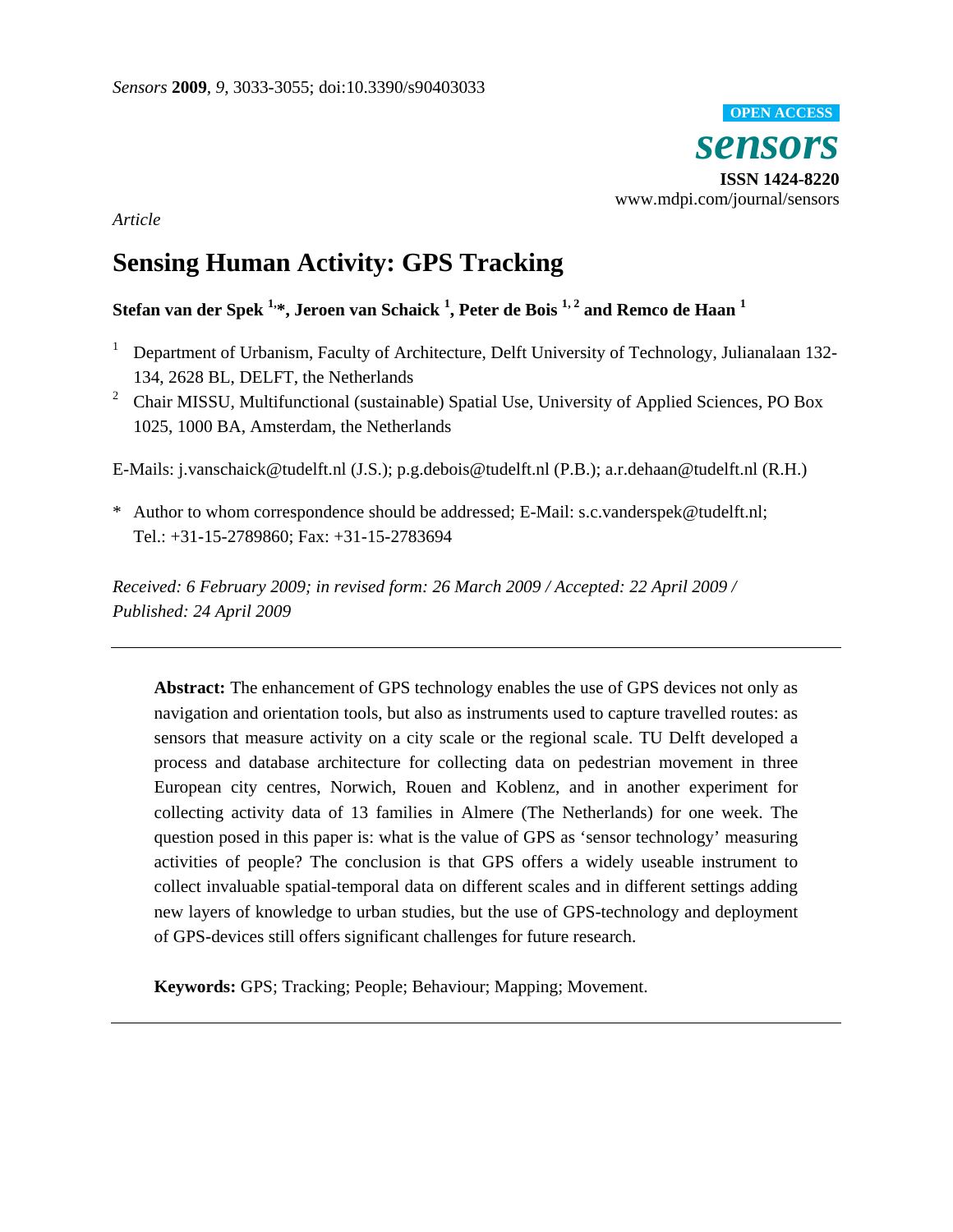#### **1. Introduction**

#### *1.1. The Global Navigation Satellite System*

The availability of so-called geopositioning devices such as GPS (Global Positioning System) devices has grown enormously in the last decade and is still increasing. More and more people own a *navigation system* such as a TomTom, a *GPS for orientation* for outdoor uses, biking and geo-caching or a *mobile phone* or other *handheld communication device with built-in GPS*. These devices are mainly used for orientation (determining where you are), navigation (determining where to go) and communication (exchanging information with others or accessing information services). But the devices can also be used for *tracking*, i.e. saving a travelled route into a track log. This ability makes the technology useful to collect spatial-temporal data and thus as 'sensors' for observing and measuring activities of people [1].

GPS is a Global Navigation Satellite System (GNSS). GNSS is a system for location or position determination – so called geopositioning [2]. Using a special receiver, a geoposition in space and time can be calculated based on the reception of satellite signals. The United States' Global Positioning System (GPS) was the first available system using satellite Position Determination Technology (PDT) [2]. Other GNSSs are under development in Europe (Galileo) and Russia (Glonass).

GNSS is an essential Positioning Determination Technology for many fields of study. Although in recent years the system has undergone a significant 'modernisation' to improve its quality [2], the capability for geopositioning in the built-up (urban) environment is still one of its major weaknesses. In particular the availability of accurate indoor signals and with low speeds is limited. The future availability of Galileo is expected to increase the performance of GPS significantly [3]. New technology such as high-sensitive GPS receivers will improve the accessibility to GPS signals.

#### *1.2. Seeing the Global Navigation Satellite System as Sensor Technology*

The most general definition of a sensor is 'a device which detects or measures a physical property' (Compact Oxford English Dictionary). A more specific definition of a sensor is 'a device that responds to a physical stimulus (as heat, light, sound, pressure, magnetism, or a particular motion) and transmits a resulting impulse (as for measurement or operating a control)' (Merrian Webster). Seeing GPS as a sensor requires use of the latter definition. Rather than a physical property it measures the location and motion of a GPS device and the person or object that carries it. The output is in the form of a track log with 3-dimensional spatial location coordinates and a time stamp. In an effort to characterize different types of sensors, Michahelles and Schiele [4] distinguish six sensing dimensions of which location, activity and interaction apply to GPS. Their analysis of sensor applications shows the appropriateness of placing GPS devices on both humans and objects. The experiments in this paper are limited to GPS devices carried by humans and the 'location' and 'activity' dimensions of sensing.

GPS is not the only technology for sensing location and activity of humans. For a few years already, mobile phone technology, RFID and Bluetooth can also provide easy-to-handle sensing data on location and activity. However, these technologies have their particular drawbacks with regards to the type of experiments described below. For more on those technologies see Shoval's ideas about 'human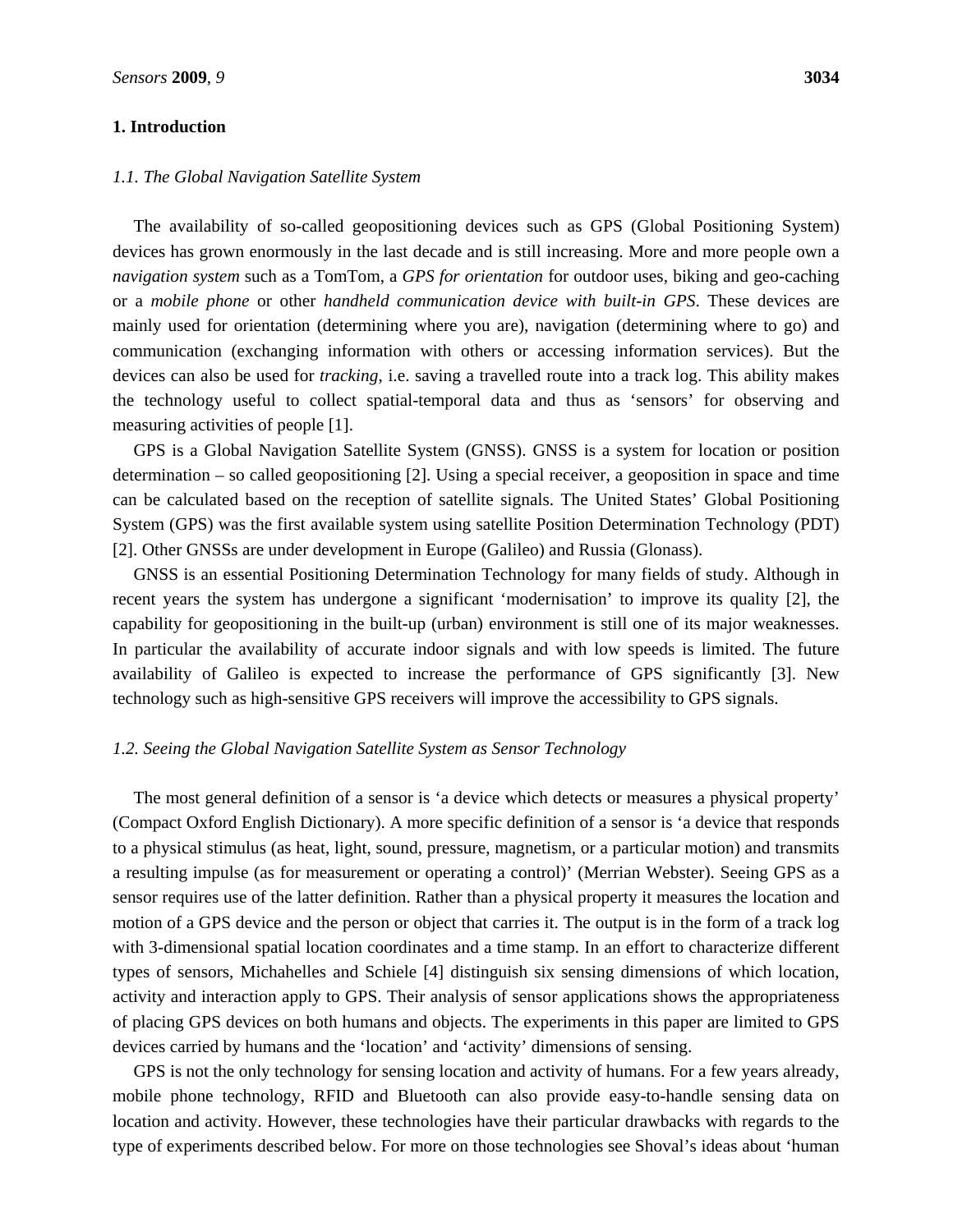sensing' [5] and tracking pedestrians [1,6] and experiments such as those by Ratti *et al* [7] and Ahas *et al.* [8] using mobile phone data, Millonig and Gartner [9] using Bluetooth, Fu and Retscher [10] using RFID and Wayn *et al.* [11] using WiFi.

#### *1.3. A Concise Overview of Literature*

With the increasing use of GPS and other tracking technologies, the number of scientific publications on these technologies and their application is also increasing. The aim of this paper is to add a new dimension to the evaluation of tracking studies, namely to evaluate the sensory qualities that GPS technology offers for researching measures of urban quality, where most research focuses on other fields of expertise.

Transportation science is a major field of research in which tracking studies have developed and on which tracking research builds [12]. Janelle and Gillespie [13] see 'trackability' as one of four major concepts in transportation sciences to understand the impact of new technologies in research, commercial practices, policy and broader society. Transportation planning is also the field where the rekindling of Hägerstrand's theory on time-geography [14] is best illustrated [15]. Recent examples of tracking studies in transportation sciences can be found in [16] and [17]. Studies in this field show a preference for using tracking data as input for simulation and prediction models.

Studies focussing on location based services (LBS), a relatively new field of study, form the major part of GPS technology-oriented research. In their opening article to the new Journal of Location Based Services, Raper *et al.* [2] set out to critically evaluate location based services and their potential. They conclude "that there is already a huge and sophisticated body of research on LBS. However, it is poorly integrated". They define the following key issues for future research work:

- Envisage and embody 'blue sky' innovations;
- Explore user experiences and social implications outside commercial implementation;
- Tackle technical problems that lead to system developments without an early return.

In general, studies related to LBS strongly attach to the importance of data visualisation (see [18]), but geovisualisation in general is an upcoming area of interest. See for example [19]. Tracking (recording route and time) as a research technique did not arise from the advent of GPS and mobile communication technology. Hill provides an overview of early non-technological tracking studies that focused on pedestrians, of which he found the earliest examples in the 1960s [20]. Studies on pedestrians in particular demonstrate that GPS tracking needs to be connected to other research techniques to fully understand movement behaviour. Millonig and Gartner, for example, use acrossmethod triangulation, including shadowing, interviewing and counting [9]. Shoval and Isaacson use tracking technologies for urban analysis [1]. Other fields of application are environmental health [21,22] and medicine [23-25].

Future studies are another popular field of study in which tracking technologies get attention. For example, Ahas and Ular [26] go as far as to predict a fundamental change in planning and public administration. Studies in this domain do tend to be biased towards a technological paradigm of societal change, while the use and application of tracking technologies does not depend on fully pledging to a technologically determined future. Practical, pragmatically set up applications can already carry far [27].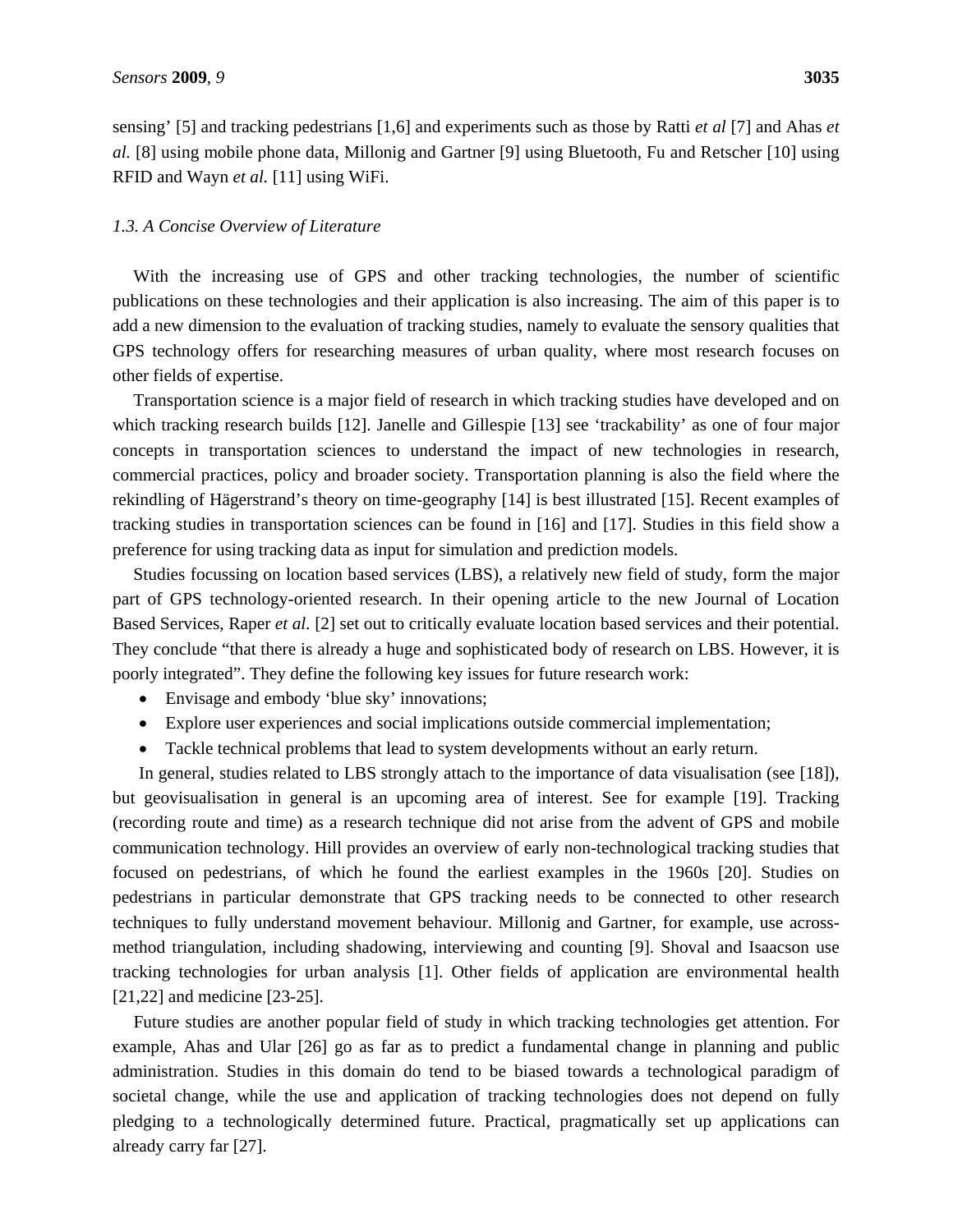#### *1.4. Problem Setting*

In general, many studies focus on technical issues regarding GPS, rather than on the application of knowledge derived from a tracking study. If they are knowledge-oriented, studies often focus on a singularly empiricist approach, rather than on application of knowledge. There is a tendency to fill the gap between empirics and application by collecting greater and greater data sets, since 'the more data the better you know what to do'. Although for some issues, like performing diagnostics on the level of a complete transportation system, this might be so; this argument does not always hold up. Still, handling large data sets is a significant problem that has to be dealt with in all but the smallest studies using GPS, so that automation of data processing will become ever more necessary. In addition, reduction of data complexity through data visualisation might offer complementary alternatives to data mining.

However, since the major focus in the body of literature on tracking is on progress of GPS technology, studies in the fields discussed above often lack attention to the particular problems regarding knowledge application in the field of planning [27]. If the application of knowledge is addressed, this often remains limited to modelling and predicting behaviour, which does not fully use the potential of tracking data as we show below. A particular field where this gap can be felt is urban planning and design, where a central concern is urban quality. A major determinant of urban quality is the so-called use-value of space [27]. This is the reason we focus in this paper on studies that use GPS to study aspects of urban quality. Possible indicators of urban quality in an existing environment are for example hotspots (attractions, destinations, landmarks); or their counterpart 'black holes' (nonattractive spaces, non-space, not part of the cognitive system).

Although the sudden interest for patterns of use in tracking studies might suggest that research into use aspects of urban quality in urban design is new, there are interesting examples available based on other research techniques and approaches. For example, Gehl *et al.* developed interesting research techniques based on observation and counting [28]. Classic in the field is the work of Kevin Lynch [29] who focused on the physical characteristics of the urban environment as an experienced landscape. But most urban analysis focuses on the physical aspects of the urban environment per se such as morphology and types of buildings. GPS tracking offers to these kinds of studies a new layer which provides insight in processes and actual movement of people. In particular it adds an important temporal dimension to research in urban design primarily focussing on spatial patterns.

Hence, it is interesting to look at the value of GPS as a research technique in the context of urban studies and in particular urban design and planning for two reasons: (1) it might add to the knowledge on the use value of urban spaces, (2) it offers an intriguing new technique which enables research possibilities not available with either traditional urban analysis techniques or low-tech research techniques for studying behaviour patterns in time and space. So the main question posed in this paper is: what is the value of GPS as 'sensor technology' measuring activities of people, in particular in the context of studies regarding urban quality? By looking at two different research projects by TU Delft using GPS, this question is answered along three lines. Firstly, what is the contribution of GPS to traditional methods of urban research? Secondly, what is the performance of GPS as sensor instrument? Thirdly, in what ways can GPS-devices be deployed in urban settings?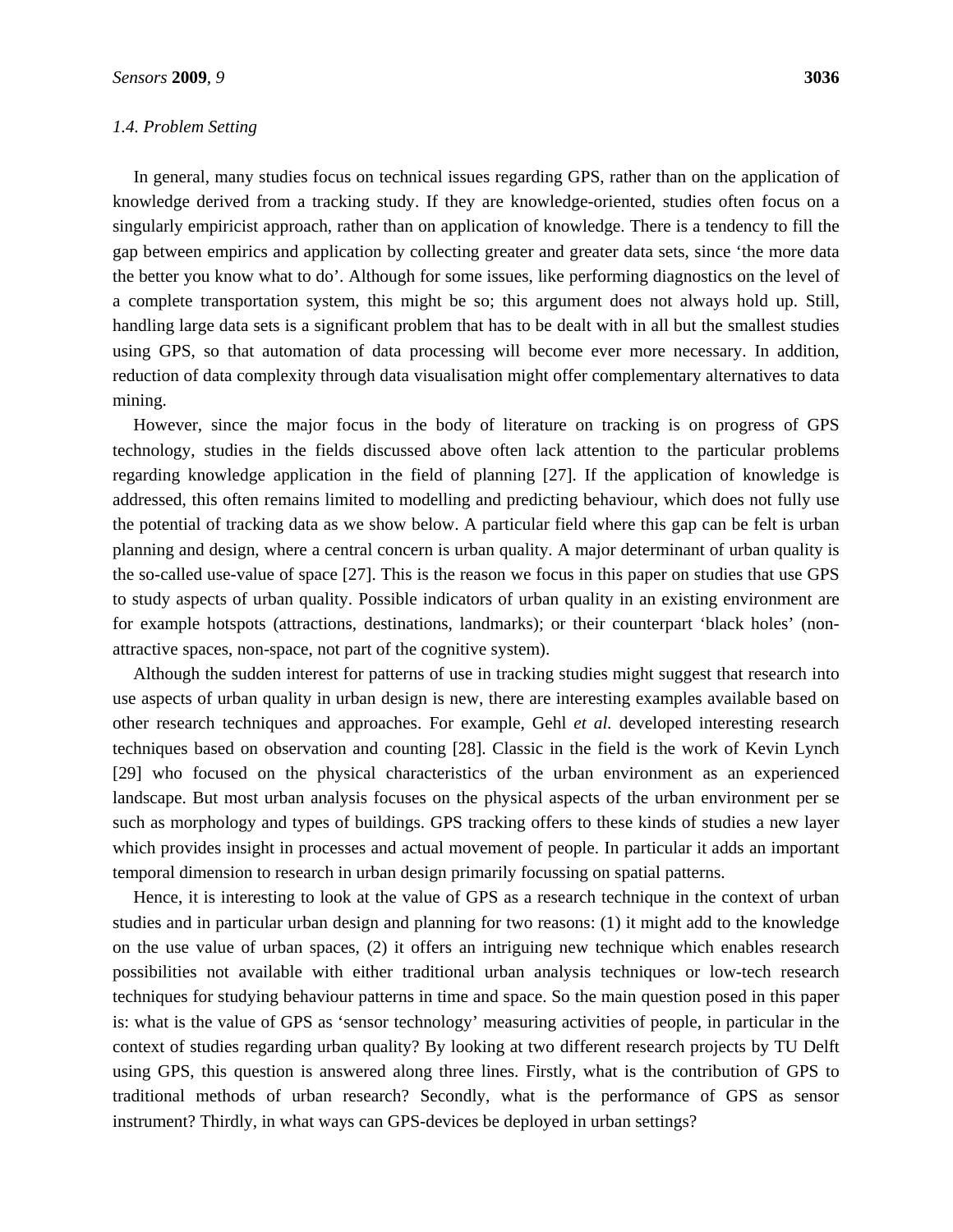In this paper we will first describe the general process and database architecture and the particular approaches used in the different case studies. Next, we show how the empirical results in the different research projects provide insight into GPS as a sensor technology with relevance for studies on urban quality.

### **2. Set up of GPS Experiments and Data Processing**

#### *2.1. Context of the GPS Experiments*

GPS devices have been used by TU Delft to track people in several experiments. The experiments, of which we describe two here, had different research aims and took place on different scales. In the first experiment described in this paper, GPS devices were deployed in the INTERREG IIIB Spatial Metro project to observe pedestrians visiting the historic city centres of Norwich (U.K.), Rouen (France) and Koblenz (Germany) [30,31]. In the second experiment described below, the technology was used to track the activity patterns of families in Almere (The Netherlands) [32]. In both cases the collection of spatial-temporal data took one whole week and was accompanied by a questionnaire, although there were some important differences in set-up of the field work (see Figure 1). The details of both experiments' set up are explained below in Sections 2.2 and 2.3.

The GPS-experiments described in this paper were set up to tackle questions about urban quality in the field of urbanism, i.e. the design and planning of urban areas. However, the application of data from GPS experiments in urbanism is not a matter of course. The expert meeting 'Urbanism on Track' in 2007 showed that GPS does not automatically bridge what can be called the *applicability gap* between empirical studies on behaviour and the making of an urban design [27]. Klaasen [33] lists the following potential problems, amounting to the *applicability gap*: (a) the tendency to collect more knowledge on restricted parts of situations, burdening the synthesising capacities of designers, (b) knowledge generated through empirical research not being geared towards the information need of designers – for example empirical researchers tending to communicate verbally, while designers tend to communicate visually, and (c) designers not formulating synthesis-oriented research questions for spatial scientists.

Despite these limitations, GPS is an interesting new instrument to map and measure urban quality in new ways. The particular cases in this paper refer to different types of urban quality that can be studied using GPS. Spatial Metro is a research program which focuses on urban quality from the perspective of pedestrians. The aim of the program is to find new and exciting ways of improving city centres for pedestrians. GPS was used as an instrument to analyse both individual routes (so called trajectories or tracks [2]) and collective, aggregate patterns of use. In addition to the Spatial Metro program, TU Delft carries out research on new towns, i.e. cities, towns, or communities that were carefully planned from its inception and are typically constructed in a previously undeveloped area. Rather than on pedestrians only, this case focused on week-long activity patterns of families and in particular on how sensing these activities gives a diagnosis of the structural quality of the framework of streets, roads and paths in new towns. In the case described in this paper, it was important to look for the discrepancy between the top down planned urban frame and the individual spatial circuits of everyday use, related to the time-space budget of individuals and families.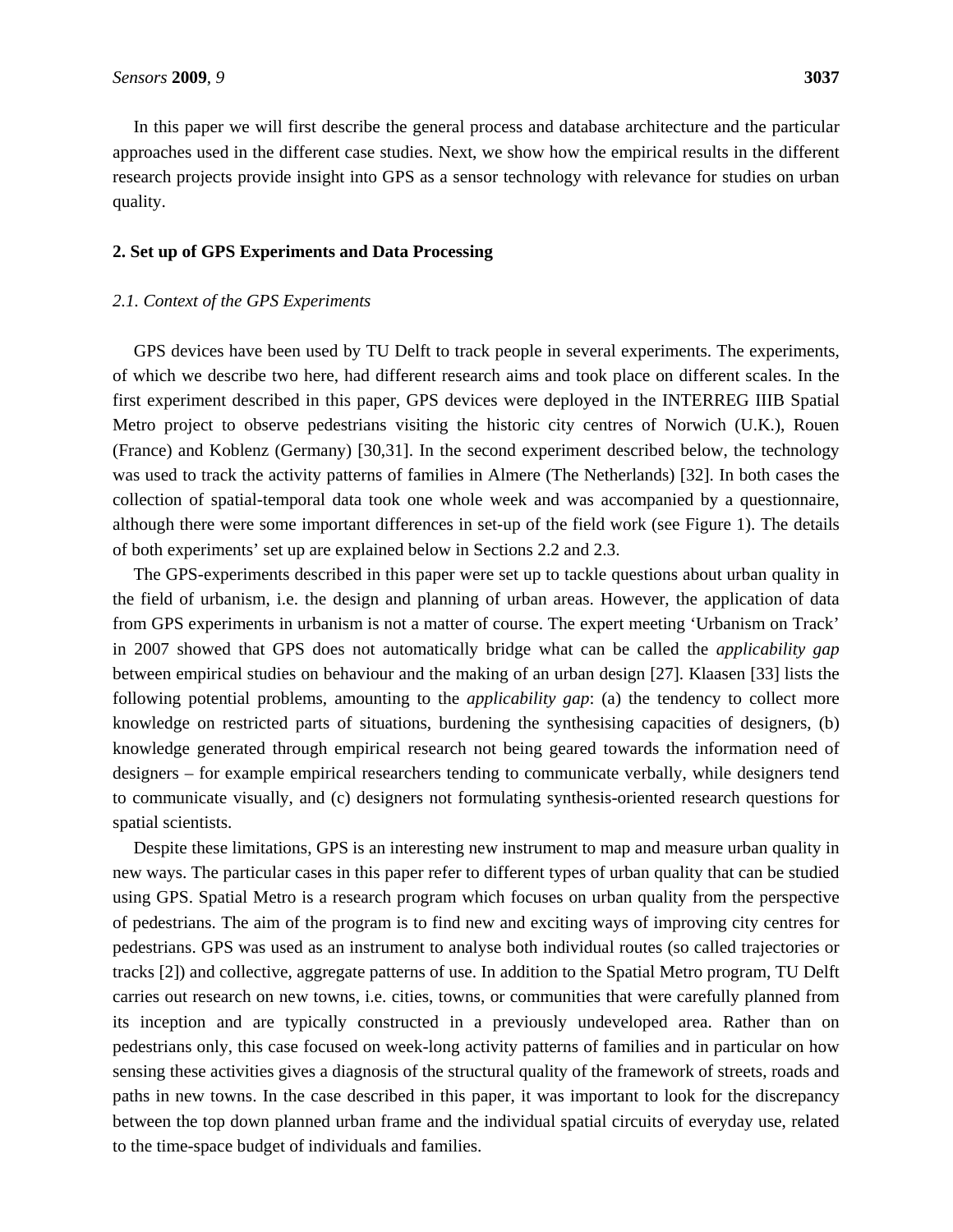

**Figure 1.** Approach to the field work.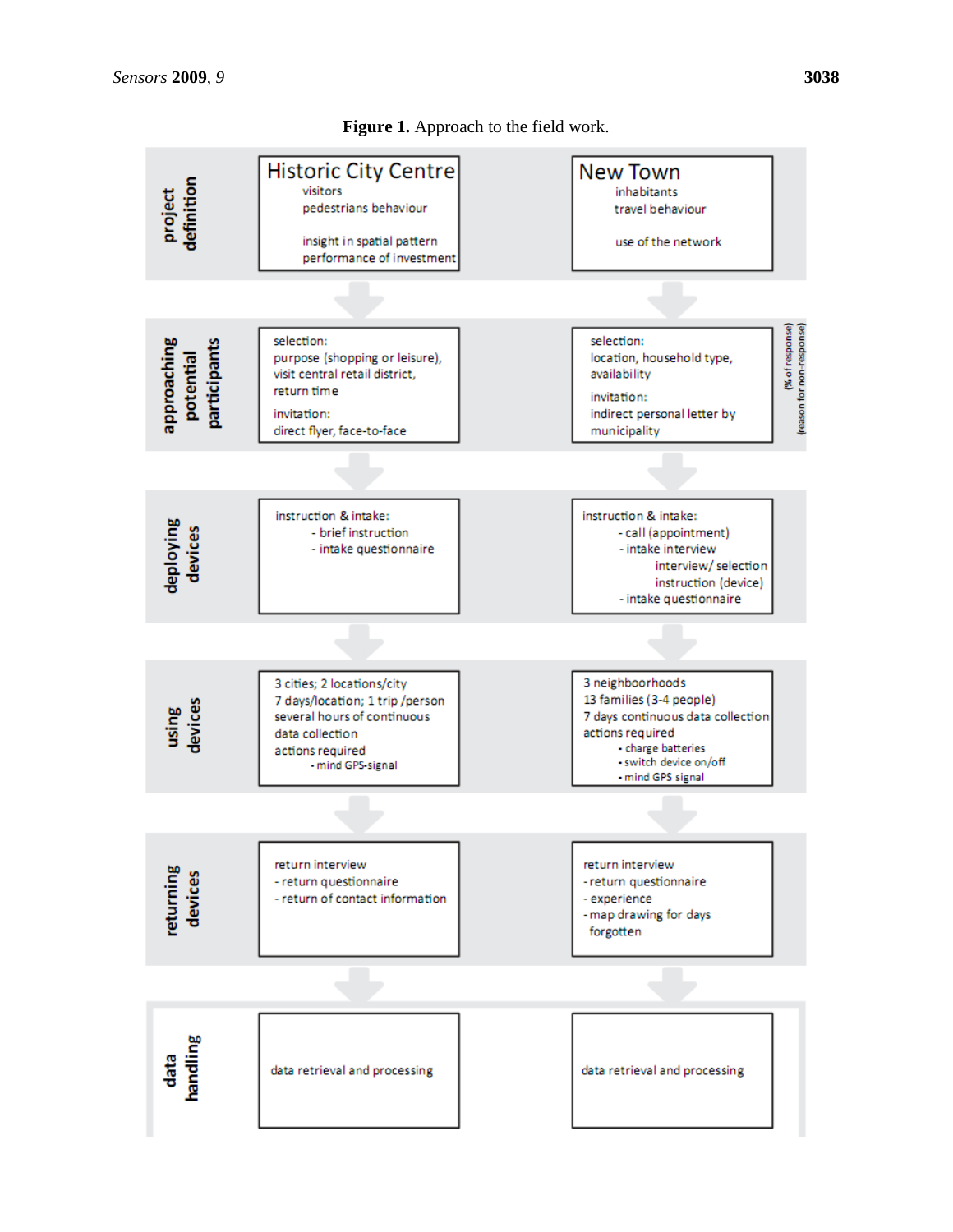#### *2.2. General Set up and Process Architecture*

In general, the GPS experiments developed by TU Delft contain two main parts. Firstly, spatialtemporal data and background information is collected during field work. Secondly, the collected data is retrieved and processed.

The field work consists of the following four phases (see Figure 1): (a) preparation of the experiment, (b) deployment of the devices, (c) use of the devices by participants and (d) the return of the devices. The preparation of the experiment is an essential phase to determine the goals and to invite and select potential participants. Clear communication with potential participants is essential to get into contact with people and to persuade people to participate. During the deployment phase two protocols are important. On the one hand, the participants are instructed to use the protocol on the use of the devices, e.g. charging, switching on/off, waiting for position fixation. On the other hand, it is important for research assistants to use a protocol for deployment and instruction, since at deployment (as well as on returning the device) the participants get interviewed using questionnaires and because data quality also depends on proper use of the device. In the following phase, the devices are carried by the participants during the period set for the experiment. In this phase, the spatial-temporal data is being collected. The devices are a 'black box' for the participants that stores the data without participants being able to use all interactive functions of the device, both to reduce the burden for participants and to diminish the influence of carrying the device on the behaviour to be observed. In the final phase of the field work, the devices are returned and a post-hoc questionnaire is taken.

Following the field work the data is retrieved from the GPS devices and processed for further analysis. Figure 2 summarises the steps in the process. The processing of the data eventually leads to analytical drawings and maps that visualise the conclusions drawn from the data collection. In the first phase of data handling, the data is retrieved from the devices and from the questionnaires into, respectively, track log files and an Access database. The track logs contain the trajectories. After retrieval, the validity and integrity of the data is checked and both track logs and database are cleaned and filtered. After the validation process, only the valid data is used for spatial and temporal analysis.

During the processing phase the valid trajectories are converted into three types of 'shape files' (.shp: point, line and area) using GPSU batch utility. These shape files can be linked in ArcGIS using the Data Interoperability Tool (DIT). In ArcGIS the layers containing the trajectories are merged and connected to the Access database using a unique trip ID.

The Access database containing the interview data and some characteristics of the trips are converted into SPSS for frequency, cross-table and cluster analysis. In ArcGIS, several actions are undertaken: data is selected (query) based on the combination of SPSS and GIS and analysed using filtering, layering and calculations, such as density analysis. A distinction between two types of density calculations can be made: point density (time corrected) representing the total time spent on a location and line density representing the number of people.

In the 'visualisation & interpretation' phase the results of the analysis phase are exported to static and dynamic file formats leading to illustrated temporal maps (e.g. .ai or .pdf) and animated temporal maps (e.g. .mov or .swf). Based on interpretation of the results, conclusion maps are drawn. The final versions of these maps are produced in an iterative process by exporting new output from ArcGIS.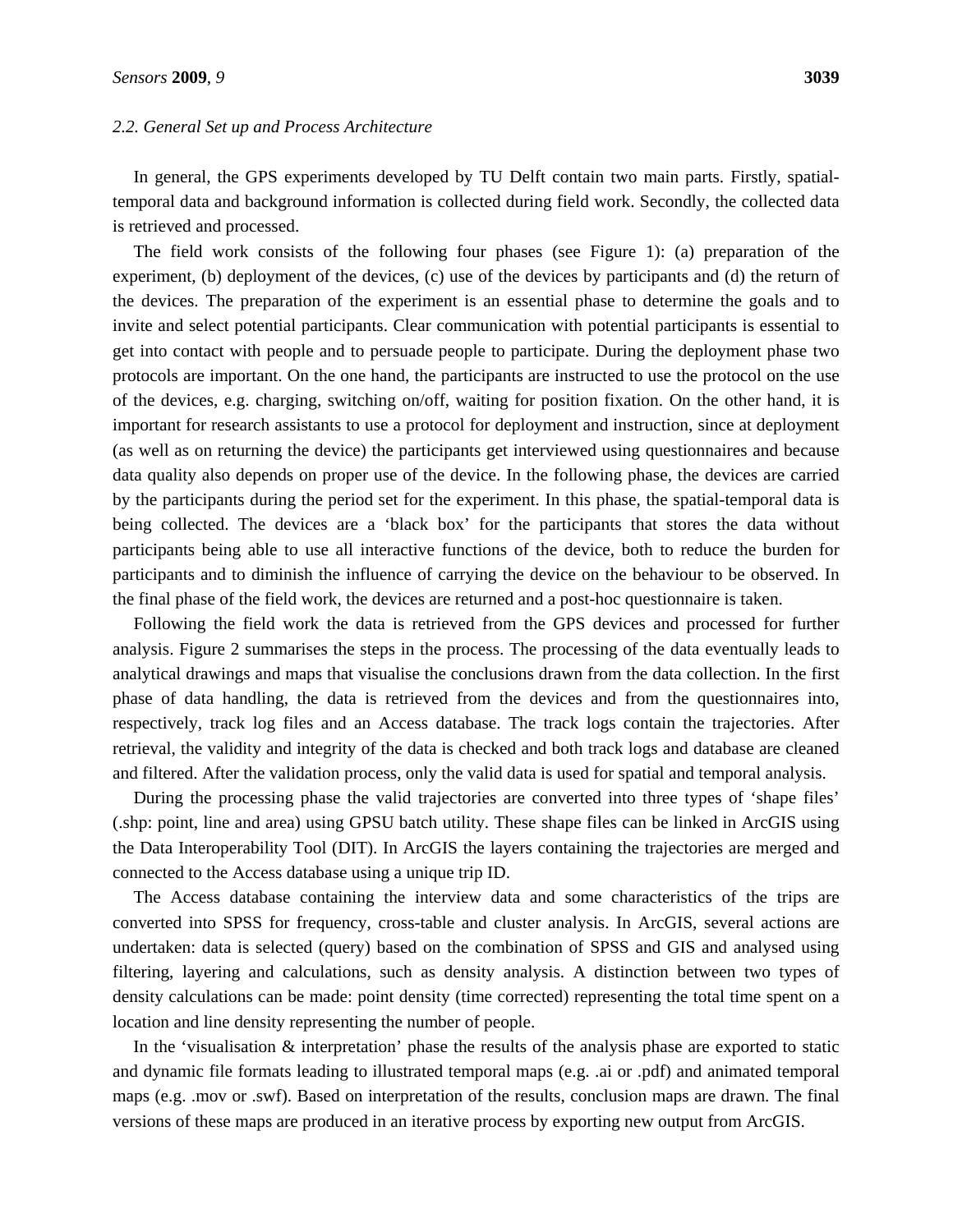

**Figure 2.** General data processing scheme for GPS experiments.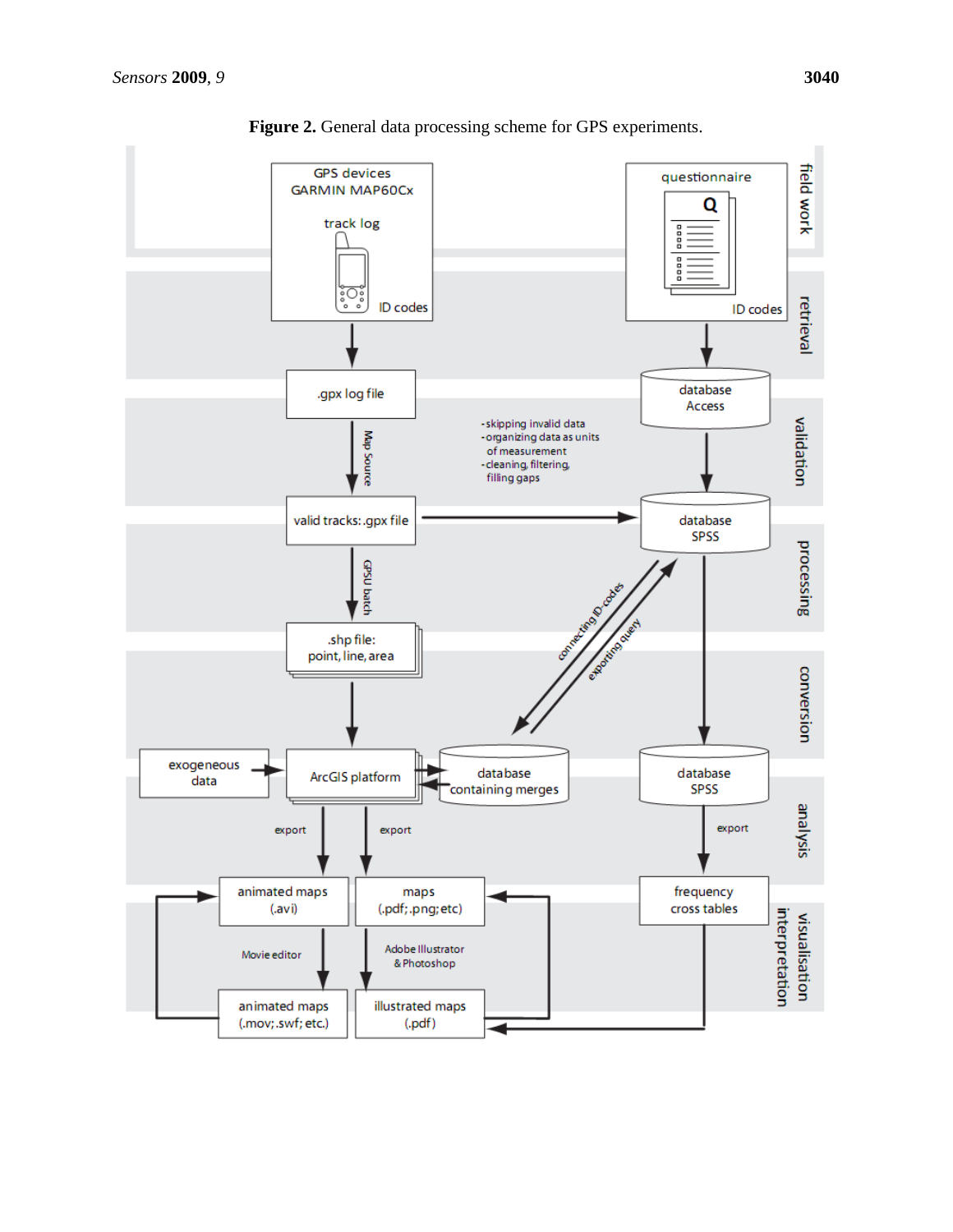#### *2.3. Approach in the Spatial Metro Cases*

For the Spatial Metro project the GPS tracking devices were distributed continuously during daytime over a period of one week at two parking facilities in each of the three cities [30,31]. These locations form the access points to the city centre for many people and is the location where these people start their journey on foot. People were asked to participate in the experiment when leaving the car park to enter the city. A flyer was used to explain the project, the experiment, the way of working and how privacy issues were dealt with. An operative GPS device was handed over to the participant to record their 'trip' (see Figure 3). The burden for the participant was limited to incidental check of the reception of a proper satellite signal, a 'fix'. In the Spatial Metro project the GARMIN MAP60Cx GPS receiver was used. This is a 20-channel high-sensitive receiver based on Sirfstar III hardware. The GPS device logged position information at a frequency of five seconds. The track log was stored in the internal memory (10,000 waypoints) and automatically saved to a .gpx-file on the internal MicroSD card.

**Figure 3.** Principle of deployment of GPS devices in the Spatial Metro case. Each trip contains the complete, walked pattern of that day for one participant and is delimited by leaving the car park (location A or B) and returning to it.

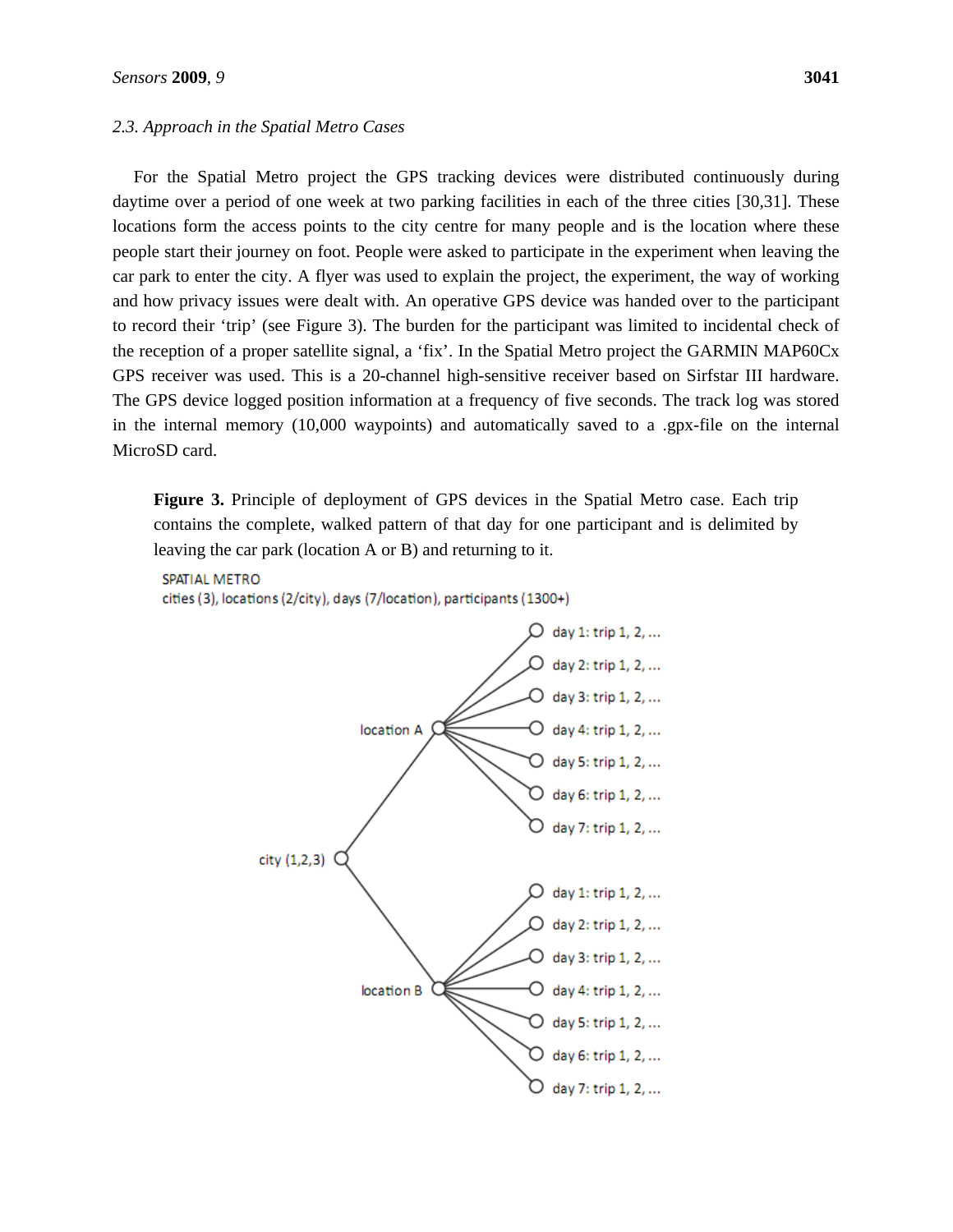A questionnaire was filled out on return at the access point. No sensitive, private information revealing the identity of the participant was collected. Data collection was limited to trip-related data and general characteristics of the visitors. Data collection was limited to daytime use. The distribution and collection locations opened at 10 am and closed at 6 pm. Tracking data that was stored on the GPS device was extracted in office at a later stage.

In the next phase the spatial-temporal data was processed by evaluating, cleaning and validating the raw data. After that, the valid tracking data layers were projected in a Geographic Information System. In the following phase two types of drawings were made. The first type of drawings combines spatialtemporal data with e.g. an aerial image, access routes and arrival points, commercial activities, points of interest and investments. These drawings result in a visual analysis of the local spatial conditions in relation to actual behaviour of the tracked sample. The first type based on projection of the data on top of other geographical information and the second one based on density analysis of the data determined by the themes of the questionnaire.

The second type of drawings delivers a set of specific spatial patterns based on the aspects of *origin*, *familiarity*, *purpose* and *duration* [30,31] and *age*, *gender* and *group type*. These maps offer the possibility to visually compare spatial patterns for specific subgroups of participants.

#### *2.4. Approach in the Case of Almere*

After a request from TU Delft, the municipality approached families in three neighbourhoods of the new town of Almere. Each family asked to participate in the research consisted of a father, a mother and one or two children in the age range of 16-18. This family constellation was chosen for the expected wide range of activity and movement patterns within one family unit. Initially, fifteen families agreed to participate. In the end, 40 participants of 13 families carried GPS devices for one week. The field work (see Figure 1) started with a meeting at the participant's home to fill in a questionnaire, to give instructions about carrying the device and to hand over the GPS devices - one for each member of the family - and battery chargers (see Figure 4).

During the week of data collection all tracking data was stored in the memory of the GPS device. The spatial-temporal data was stored at an interval of two seconds. On the eighth day after distribution, the devices were collected again during which a second interview took place and maps were drawn filling in blanks when devices were forgotten by participants. Hereafter, processing of both spatialtemporal and personal data started. The first step of processing was evaluation and cleaning. The second step was to split up tracks into trips based on each round trip from home. The third step was to enter the data in a database according to the developed protocol (see Figure 2). Once the data was entered, a range of layers in GIS could be selected and connected to the Access database and vice versa to answer queries, to perform analyses, e.g. point or line density analysis in GIS or to do other quantitative analysis using SPSS.

In Almere each member of 13 families was tracked for one week, covering several hundred trips. The data provides information about use of the network over periods of 24 hours, including starting and end time and length of a trip or activity, speed and transport modes of transportation, the radius from home or from activity locations. As expected, data collection encountered several problems that led to incomplete data: a lag in time to first fixation (fix) after leaving home, insufficient charging of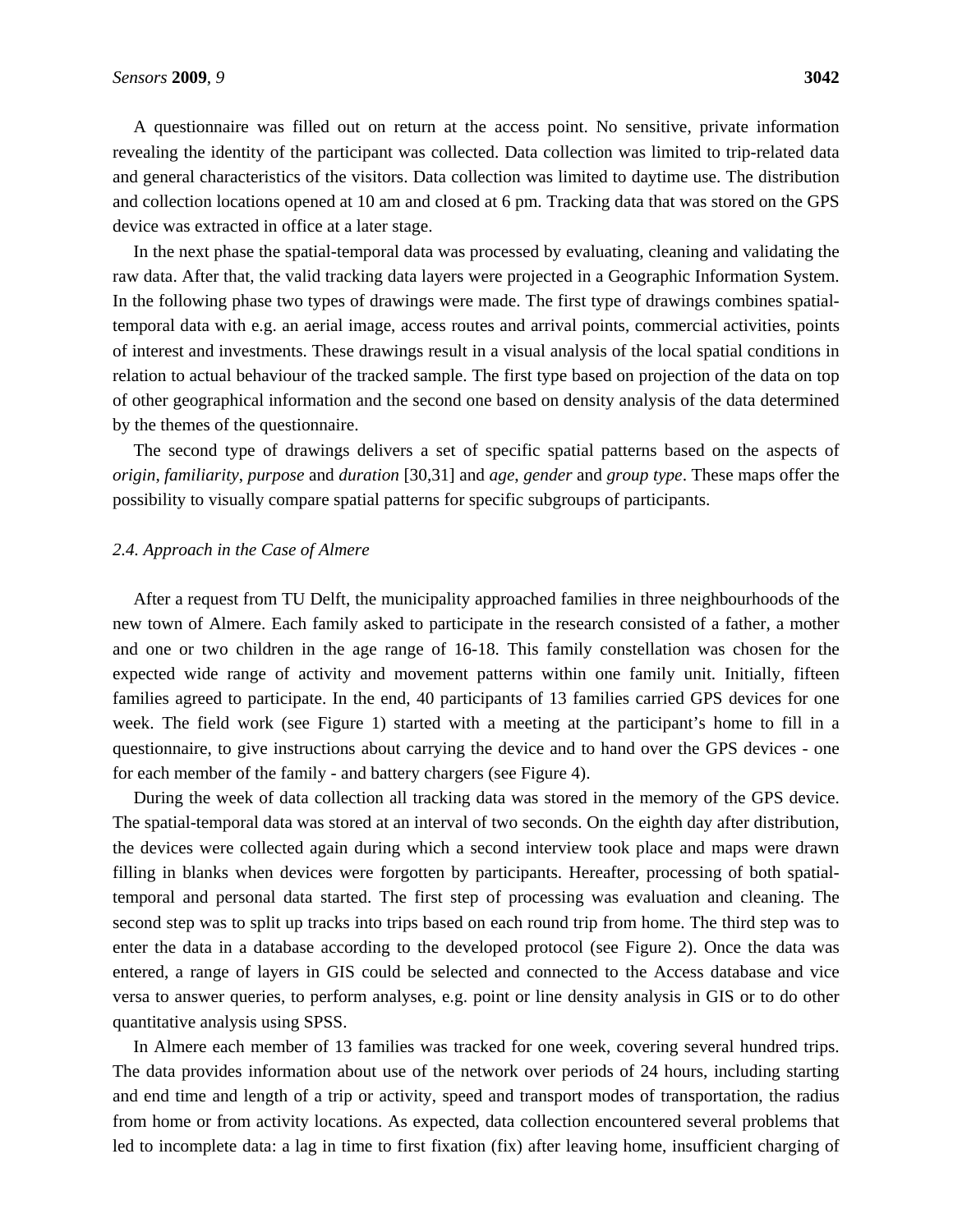batteries, forgetting or switching off GPS devices by participants. But a significant set of valid data remained for visual and quantitative analysis.

**Figure 4.** Principle of deployment of GPS devices in the Almere case. Each trip is delimited by leaving the home 'base' and by returning to it.

#### **ALMERE**

neighborhoods (3), families (5/neighborhood), participants (40)



#### **3. Study Areas and Empirical Results**

#### *3.1. The Value of GPS as Sensor Technology*

In this section we show how the theory behind and the empirical results from the different research projects provide insight into the value of GPS as a sensor technology in urban studies. For both cases, the particular problem setting is described, followed by an explanation of analytical methods used in the context of that problem and how GPS tracking fits. Both case descriptions provide insight in the main measurements to be performed on GPS data to be relevant for that particular problem setting.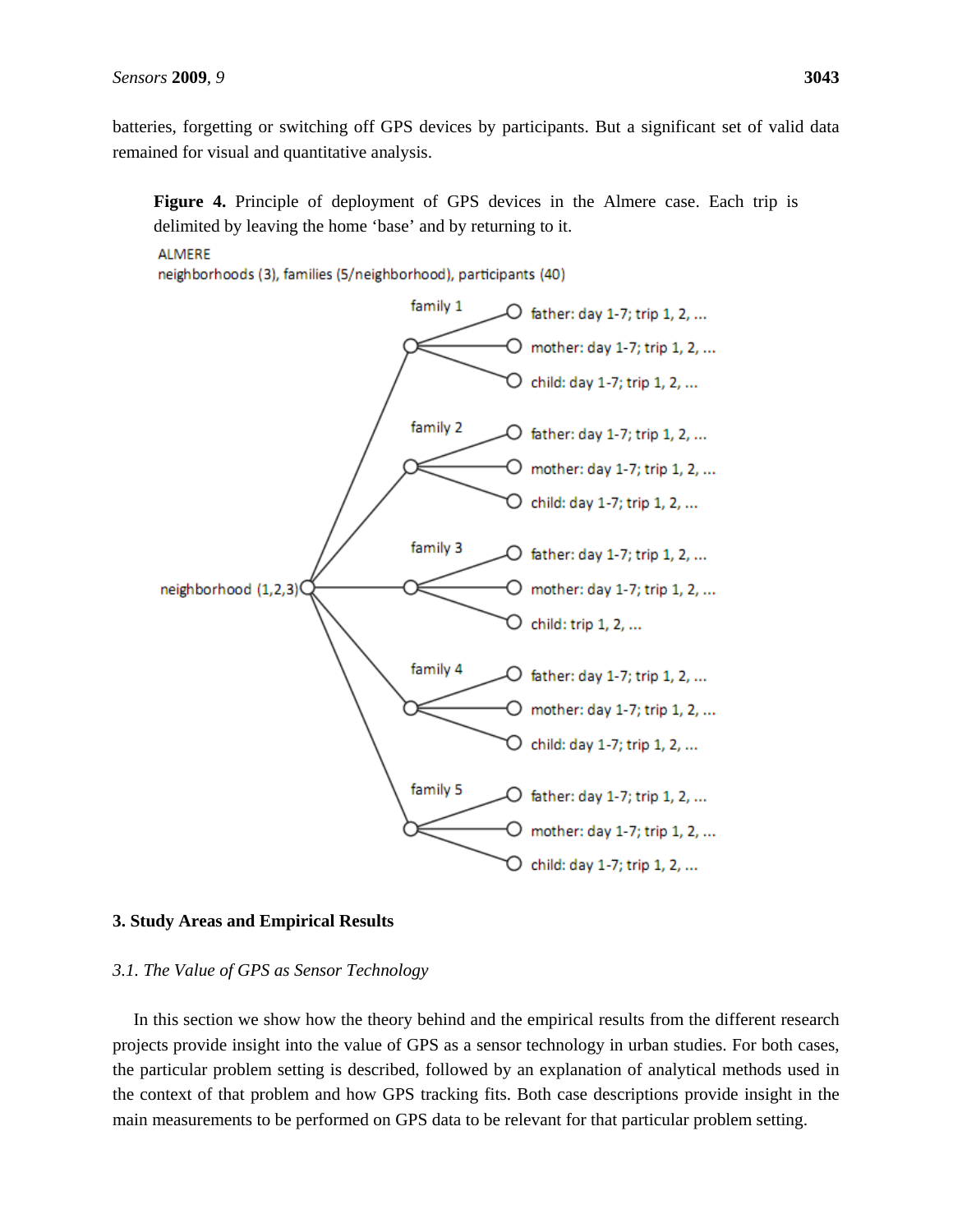#### *3.2. Spatial Metro: Norwich, Rouen, Koblenz*

Norwich, Rouen and Koblenz are relatively small cities (100,000-130,000 inhabitants) located in the United Kingdom, France and Germany, respectively. Each city has a historical centre and functions as a regional attractor serving a large hinterland. Concerned about future retail developments, the administrations of these cities struggle to keep up the vitality of their urban core as the central shopping district and in particular as an attractive place for living.

The aim of the overall Spatial Metro project is to make investments in public space happen; in particular to improve the city centres for pedestrians. In this light, the role of TU Delft was to develop tools to measure the effects of the investments in for example city beautification, street furniture, lighting and information systems [30]. Based on the outcomes of the studies, further plans and strategies to improve the city centres for pedestrians were drawn.

TU Delft developed and used two tools: (1) street interviews to collect information about the experiences of visitors (used in 2005 and 2006) and tracking technologies (GPS tracking) to collect data on actual movement and routing (used in 2007). Sixty-six people were interviewed in 2005. The interviews resulted in maps of great public spaces: 'great to shop', 'great to enjoy', 'great to discover' and 'the greatest'. Further it resulted in an indication of gender, frequency of visit, age, origin, time spent, money spent, access mode and purpose.

Using the GPS devices, in total 1,300 pedestrians were tracked and interviewed. On average 60% of the data was valid. The remaining 40% was not usable due to problems with fixation, batteries, blur (clouds of points) and fragmentation. The origin of these issues is clear: the signal reception in dense urban areas is weak; signals reflect on buildings, people tend to go into buildings, and pedestrians move relatively slowly (see also [2]). Also, the data collected using GPS must be seen as only representing the behaviour of visitors starting from those specific access points where GPS devices were distributed. Nevertheless, a substantial amount of data remained to map significantly differing and meaningful spatial patterns based on the social/demographical characteristics of participants and based on trip aspects.

Most insight gained from the experiment came from the spatial-temporal data adding another layer of information to the interview data and to the spatial analysis, providing in particular more insight in daily processes in the city. The combination with information exogenous to the GPS data, such as morphological maps, provides a technique to discover anomalies and to draw conclusions about qualities of public space. Density analyses offer a tool to discover 'hotspots' of use in the city based on actual movement, not on perception and post-hoc questionnaires. The use of a questionnaire offers a method to distinguish between trajectories on several different aspects, providing unique thematic maps and the ability to compare different aspects based on SPSS cross-tabulations. Finally, the use of dynamic maps for data visualisation offers temporal diagrams. These show not only trajectories, but also directions and flows of movement.

Both static and dynamic ways of visualisation offer tremendous insight in pedestrian behaviour, leading to conclusions about differences in urban quality between places and about opportunities for improving the local situation, which can be applied in planning practice.

To get the full picture, data collected using GPS should be used in combination with data on the location of programs, activities and points of interest, morphology and quality of public space, and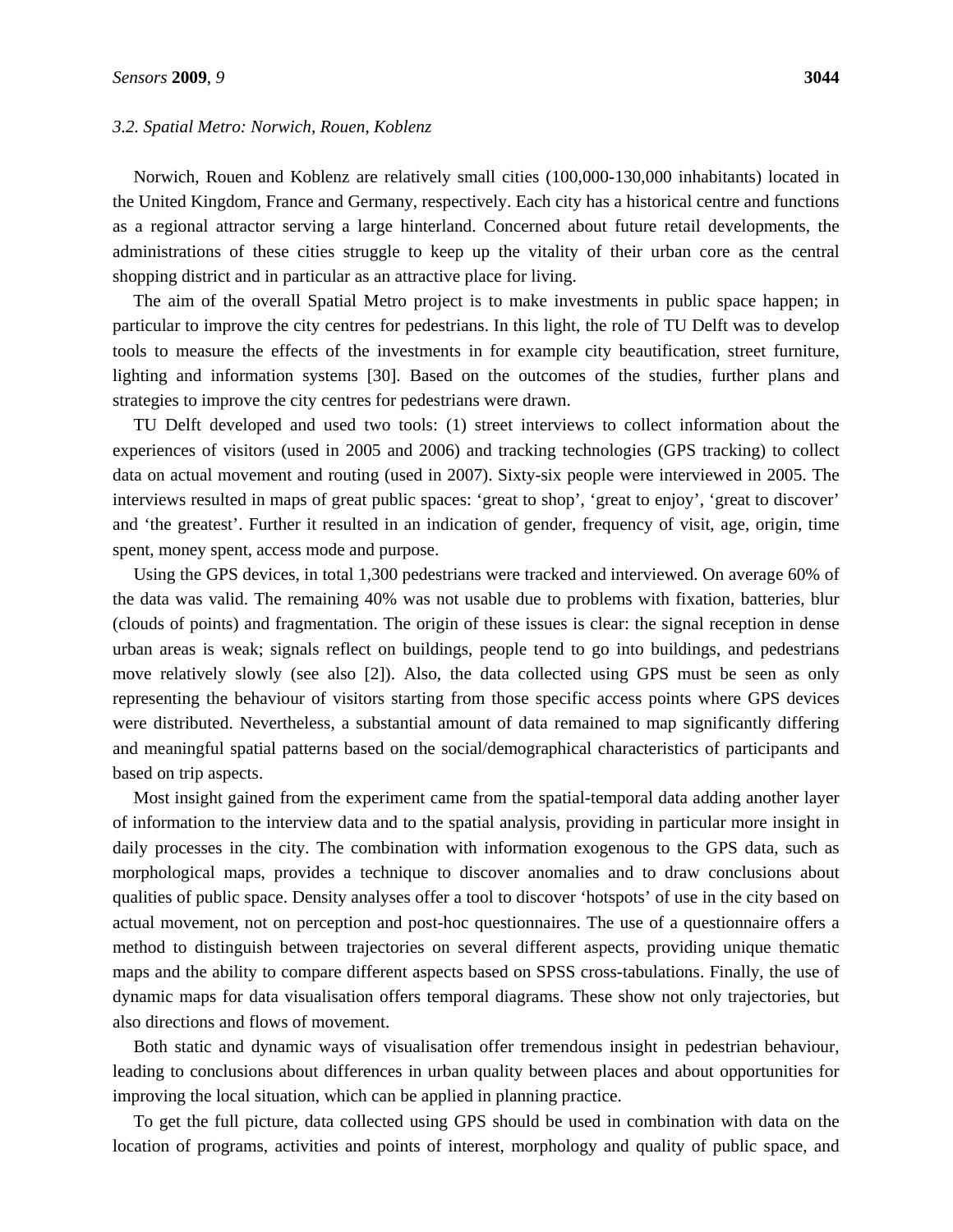with counting data. Placing counting devices in the right locations might provide a system to extrapolate the GPS sensor data.

**Figure 5a.** GPS tracking results from Löhrcenter (parking for 1,400 cars) and from Gorresplatz (parking for 386 cars) in Koblenz: superimposition of one week of data collection from both locations. All track points are logged at 5 seconds frequency on devices carried by pedestrians that on the same day access the city centre from the car park and return to their car.



**Figure 5b**. GPS tracking results from Löhrcenter in Koblenz (parking for 1,400 cars) superimposed on location of commercial functions.

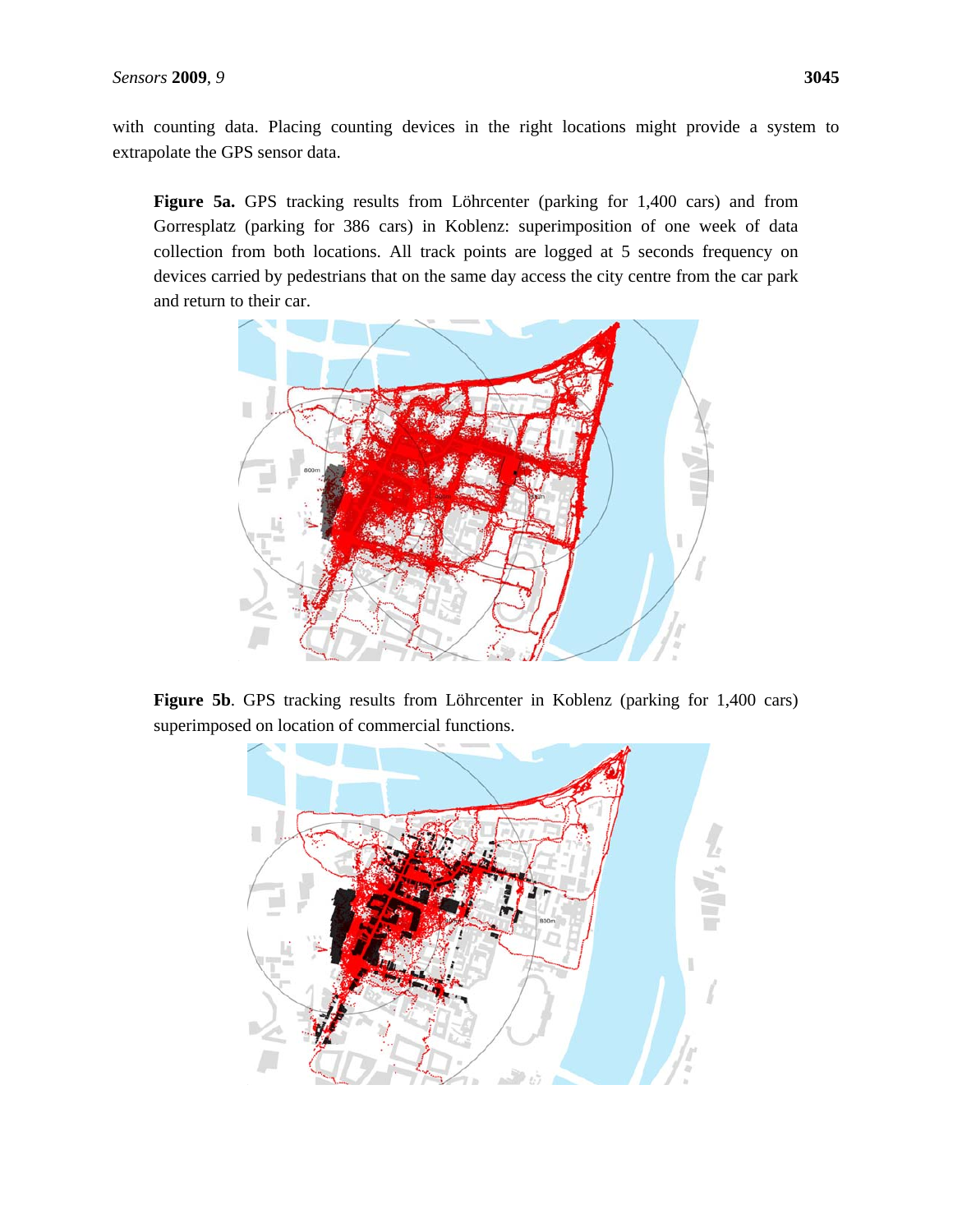

**Figure 5c**. GPS tracking results from Gorresplatz in Koblenz (parking 386 cars) superimposed on location of touristic attractions

#### *3.3. Diagnostics of New Towns: Almere*

New towns have a number of generic characteristics. The plan to develop a new town is generally derived from an unambiguous socio-economic paradigm. The spatial layout and stratification of the circulating system, using subsystems of different speeds, is based on avoiding risk and conflict between transport modes and inhabitants. Most new towns lie within the influence sphere of an old, central city and often depend on it functionally. The plan for a new town often projects a particular life style, which projection is supposed to solve the social and spatial problems of the dominant central city. In general, new towns are built up in a short time with a simple or particular physical structure. The construction of housing in new towns conforms to market principles and relies on a fast and efficient building process for large groups of inhabitants that mostly originate from the central, dominant city. Almere is a morphologically polynuclear new town in the reclaimed land of the Flevopolder. The town exists of spatially separated suburban neighbourhoods. New towns in general and Almere in particular has attracted heavy criticism in the last decades with regard to mobility issues and quality of living, the need for renewal of some its parts, the (re)development of a city centre and the continuing planning tasks of housing construction.

Over the last decade TU Delft developed and applied several spatial-analytical methods [34-37] to analyse the functioning of the city and the relation between the different parts. The resulting theory of functional-spatial structure is the basis for the GPS study on Almere described in this paper. Firstly, this theory explains how a city is constituted of (a) 'frame', i.e. the network of highways, roads, streets and paths, (b) 'pattern', i.e. the spatial distribution of programs and place qualities in a city, and (c) 'circuit', i.e. the paths people take to get around the city. It works from the assumption that a complete and healthy frame compiles flows and social encounters into meaningful and productive public spaces [35]. The structure of the urban frame of a city is a precondition for the way users of public space of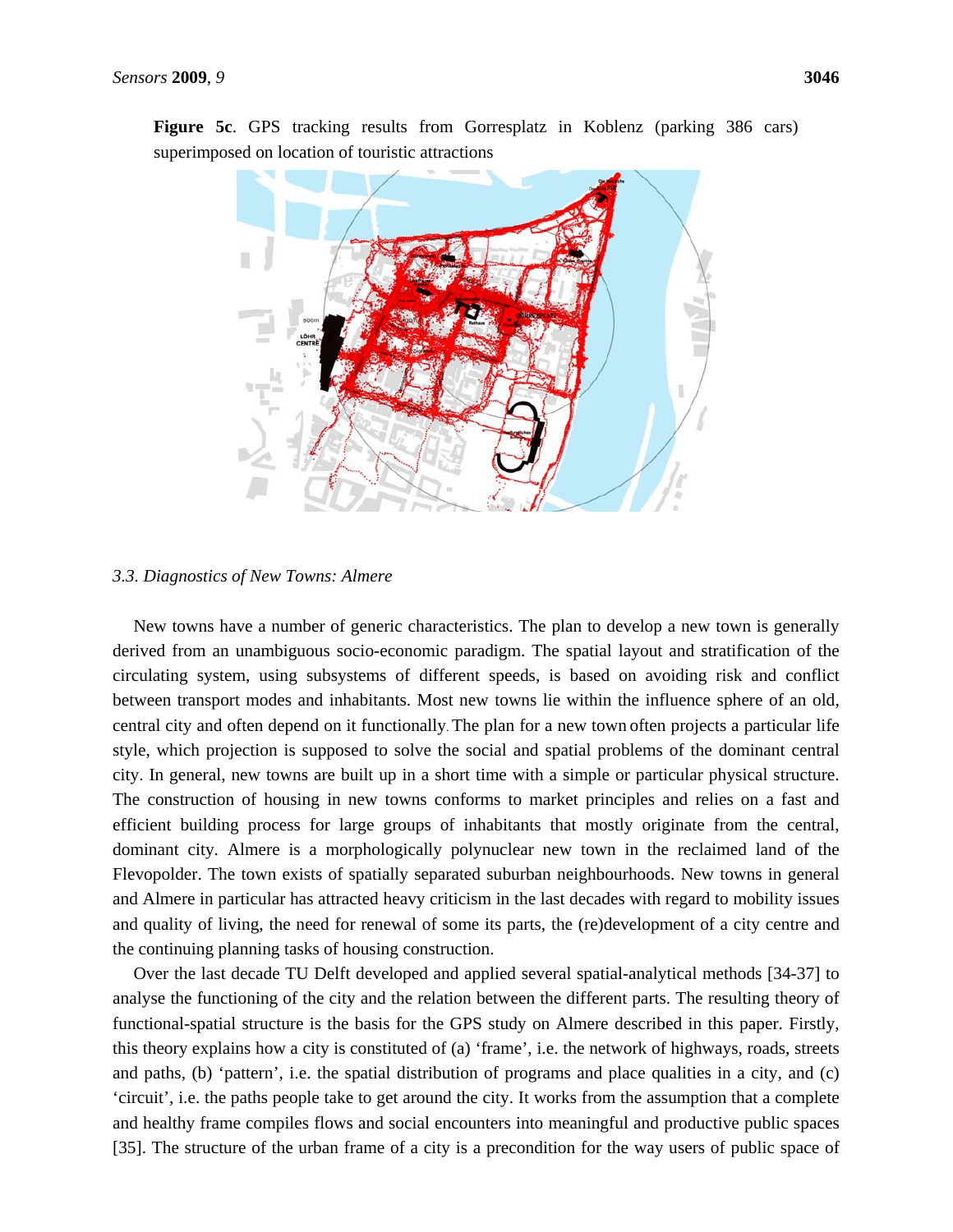the city have access to the city as a whole and to the interconnected neighbourhoods. It facilitates the circuits of movement in the city related to retail centres and urban 'anchor points' like parks and other places of activity in the urban landscape. The theory states that the completeness of the urban frame is in fact a precondition for the identity and liveliness of the city as a whole.

Secondly, this theory explains how the process of planning and construction of cities can be related to the physical structure of the urban frame. In particular, the factor time in the process of planning has a strong influence on the structure of public space, i.e. the structure of the urban frame and of parks and squares in the city. The theory distinguishes between urban systems that are organized as a 'parallel' system or as a 'serial' system [34,38] (see Figure 6). The planning discourse during the period of the first new town developments dictated the planning of cities as a 'serial' process of making decisions. Therefore, in contrast to the 'parallel' process of long-term development in 'grown' cities, the initial set-up of rationally planned, rapidly developed new towns is generally 'serial' in nature. And as a consequence, new towns have become cities with a 'serial' spatial urban frame. This second part of the theory, states that a truly *urban* life needs a 'parallel' organised urban frame.

**Figure 6.** The principal difference between a 'parallel' and 'serial' urban system.



So far, methods of analysis in Almere have focused on analysing the spatial structure, layout and process of planning. The GPS tracking experiment, part of ongoing studies on Almere, produces a new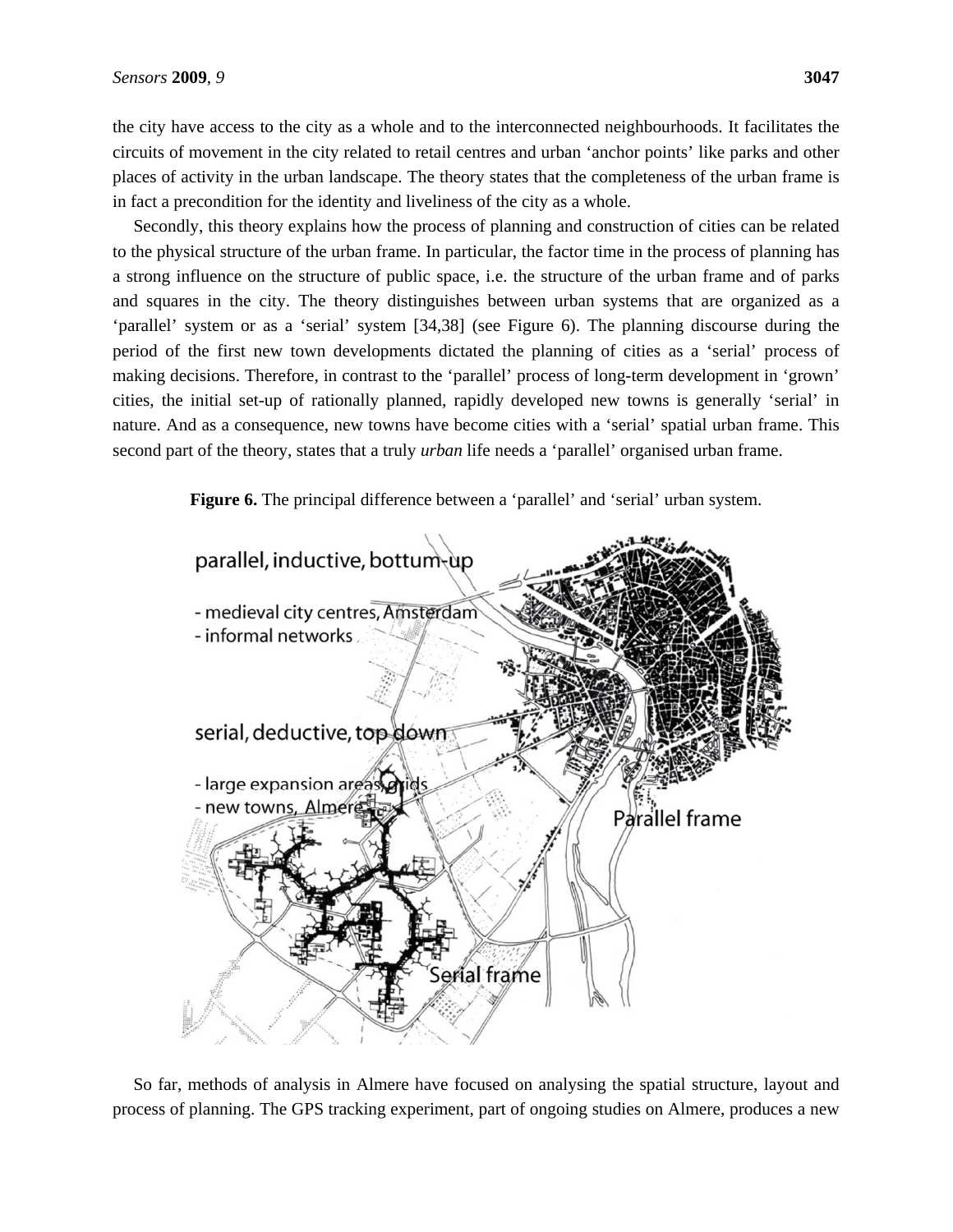layer adding a mapping of actual behaviour to this analysis. This could contribute to substantiating or falsifying the theory on 'parallel' and 'serial' systems constructed of 'frame', 'pattern' and 'circuit'.

The problem for which GPS is used in the example of Almere is the following. In a 'serial' spatial urban frame there is often only one way to connect points of origin and destination, to connect the sequence of activities during a day. But, quality of life and the accommodation of multiple life styles demand a wider range of choice of possible routes, differing in time and space. The quality of urban life derives from coincidences, i.e. of 'parallel' use of the spatial urban frame, a condition for being related with others and other places in time and space. One possible measure of urban quality then is the degree to which round trips use the same route back and forth (see Figure 7).

**Figure 7**. Two 'extreme' types of GPS tracks from the Almere experiment: degree of match between both ways on a return trip. Background map is based on the Almere street pattern.



Another interesting measure made possible by tracking research is accumulated length of trip for particular purposes. The GPS tracking project in Almere made clear that in spite of an extensive pedestrian network and cycling network, parents transport their children to sport facilities during the week largely by car. Preliminary data analysis and extrapolation suggests that this might add up to a staggering total weekly amount of 800,000 to 1,200,000 km just for the city of Almere [32]. Such data is hard to get through other research approaches, while such measures can be relatively easily deducted from GPS data. This gives rise to the development of new hypotheses in urban studies on new towns, such as the possibility of cognitive dissonance with regard to the choice for transport by car.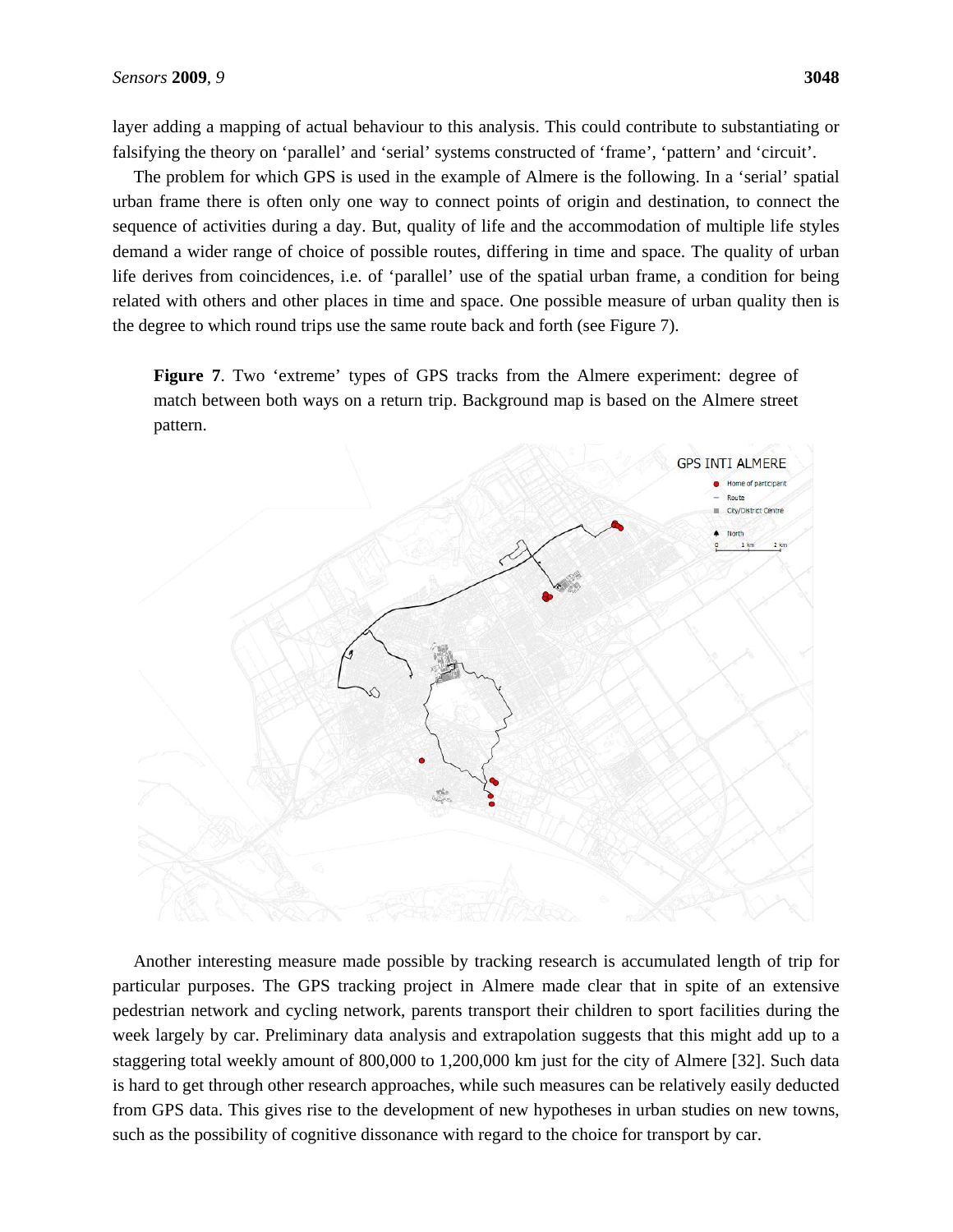In the case of Almere, there seems to be a partial paradox between the 'serial' process of planning the town resulting in a hierarchical structure of the urban frame and the crisscross way in which people use this urban frame by living in it day and night (see Figure 8). However, initial results of the tracking experiment also seem to show that the 'serial' frame limits inhabitants considerably in their choices for moving around town. While mapping traces of use is fascinating by and for itself, making it possible to see in maps how people really use the available network is extremely important for communicating about quality of urban life in relation to possible future developments with stakeholders in planning, including politicians.

**Figure 8**. GPS tracking data for one week of the Almere experiment: superimposition of activity patterns of 13 households (40 people), red dots indicate housing location. Background based on the Almere street pattern.



#### **4. Discussion**

TU Delft used GPS tracking technologies in two experiments on different scales and in different ways of device distribution. In this paper we aimed to assess the value of GPS as a sensor technology. The two different research projects described in this paper provide some insight there. The main question in this paper was: what is the value of GPS as 'sensor technology' measuring activities of people, in particular in the context of studies regarding urban quality? By looking at two different research projects by TU Delft using GPS, this question is answered in this section along three lines.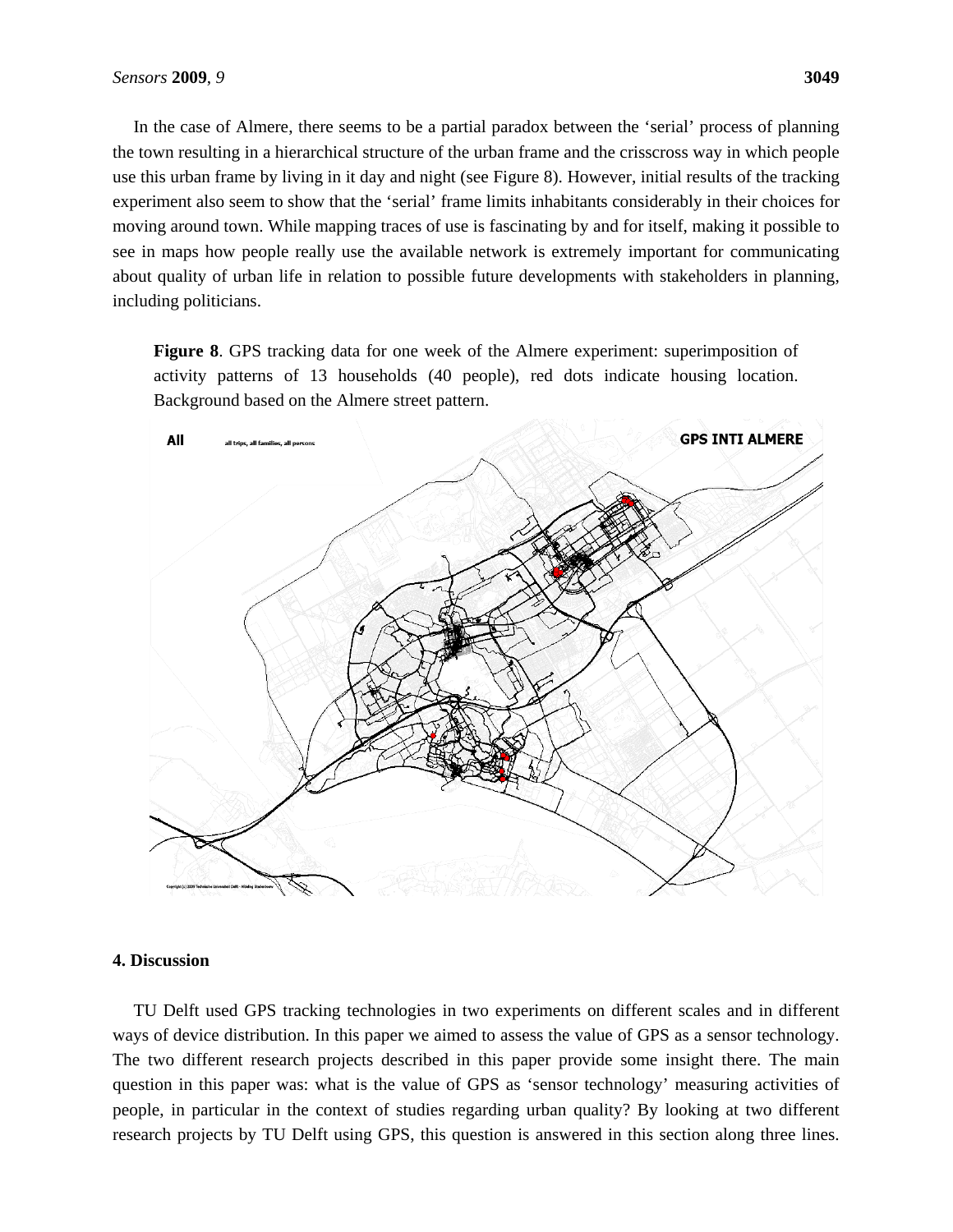Firstly, what is the contribution of GPS to traditional methods of urban research? Secondly, what is the performance of GPS as sensor instrument? Thirdly, in what ways can GPS-devices be deployed in urban settings?

Traditional methods of research in urban design and planning are mostly visual in nature, such as morphological analysis, functional-spatial analysis, exploration of design alternatives, superimposition of thematic maps, etcetera. Although the interest in actual use of, in particular, public space has been present since the birth of the profession of urban planning, the actual use of methods studying it have remained limited. In the field of geography, the study of temporal-spatial patterns of use has developed, in particular in the field of time geography [14], but has largely failed to translate this into applicable knowledge for urban design and planning. One reason for that is the quantitative, rather than visual, nature of most studies in that field, but also the lack of accuracy in measuring variables relevant to the design of public space and the structure of public spaces in cities might have played a role. Another factor is the difficulty of bringing together many different strands of information in urban design and planning as required for solving the type of problems akin to the field.

So, the contribution of GPS to traditional methods of urban research can be valued from these three angles: visualisation, accuracy and the validation of other research techniques. Visualisation plays a very important role in dealing with tracking data. In the processing stage it is important in case of manual validation of data. In the interpretation and analysis stage it is important as a tool for analysis. And last, but not least, visualisation is instrumental in communicating research results from tracking studies both to experts across disciplinary boundaries and to non-experts such as politicians or civilians. The visual nature of tracking information makes it more akin to other research techniques in urban planning and design than previous research techniques to analyse people's behaviour patterns in space and time. So, on the one hand the easily visualisable tracking data connects directly to the visual data used in urban planning and design – it can be literally layered on top of each other - while on the other hand it brings previously numerically and verbally oriented fields of knowledge into the language domain of urban planning and design. With regard to accuracy, GPS is proving to be significantly more accurate for registering routes and activity locations than post-hoc mapping or diary taking by participants. Moreover, research based on GPS tracking, and possibly in the future complete 'urban sensor systems', gives not only the possibility to visualise real-time behaviour. More important, it assists professionals in understanding and validating the performance of traditional urban analyses.

Looking at these three angles on the value of GPS in relation to other methods of urban research, most important is that this knowledge provides new – visual, accurate and combinable - arguments and as such a new evidence base for projecting and predicting future urban developments.

The performance of GPS as sensor instrument depends on a number of factors, both related to the technology and to factors outside the technological features. We highlight the importance of technological improvements, the scale of tracking studies, and the role of the experiment protocols.

Technically and practically GPS tracking still has its problems and for research purposes further technological development is necessary. Increased quality of GPS-receivers and, for example, integration with other technologies such as the mobile phone system, is important to improve the quality of spatial-temporal data collection. Important technical issues are battery life time, time to (first) fix, accuracy of reception and avoiding blur and fragments. In addition to hardware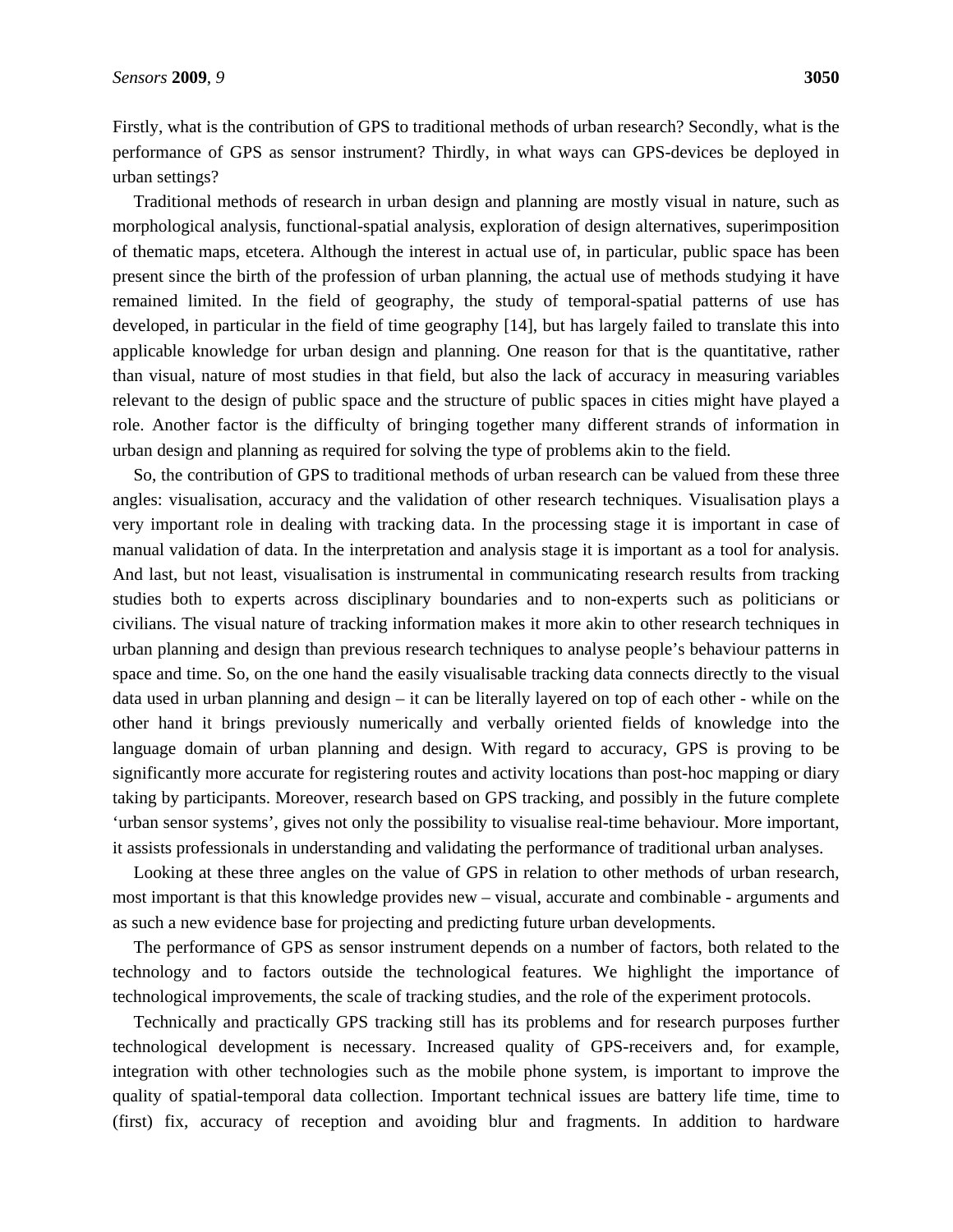improvements, software - such as scripts and data-mining algorithms - needs to be improved to further raise the quality and to speed up data processing.

The experiments confirm the findings in Schaick and Spek [12] that scale limitations are a determining factor in the set up of tracking experiments. Three types of scale and the relations between them are important: (a) spatial delimitation of the experiment, (b) temporal delimitation of the experiment and (c) the number of participants. For example in the Spatial Metro case, it is a matter of concern that the total number of participants leads to a small number of trajectories per subgroup. Practically, the distribution and collection of devices limited the deployment of the technology to a pre-defined environment since this process is time consuming and limits the type of participants. The experiments did not allow for compensating for so-called 'observer effects' [9].

The cases show that data quality is not only dependent on the technical performance of the global positioning system. In the set up described in this paper, data quality very much relies on the parties involved. More than in the case of Spatial Metro, data quality in the Almere case is dependent on the involvement of the participants, as well as their commitment to and understanding of what they are doing. In comparison, data quality in the Spatial Metro case was heavily dependent on commitment and understanding of the experiments by research assistants. In the former the use protocols were most important, while in the latter the distribution protocol was essential to uphold data quality in the end, both with regard to technical issues as well as diminishing the risk of unusual routes taken by participants as a result of participating in the experiment. The extended time period in the Almere case enabled further support during the experiment such as a manual, a quick user guide and a 24/7 service desk).

Our third criterion for valuing GPS as sensor technology is the possibilities it offers for deploying GPS-devices in urban settings. Technically, the experiments show – confirming the literature - GPS is not ideal in dense urban environments, for example because of loss of signal and reflections of the surfaces in urban environments. Furthermore, data completeness and accuracy suffers from people going in and out of buildings. Since GPS experiments are still dependent on distributing GPS devices that are carried by people or vehicles, urban environments do offer places such as car parks to control distribution of devices in a controlled setting, but the logistics of experiments are a limiting factor. Although these issues lead to a decreased amount of possibilities for carrying out tracking experiments, data validation still leaves a good portion of data. However, due the type of errors caused by deployments in urban settings, data processing in the experiments has proven to be a time consuming process.

In general we conclude that GPS offers a widely useable instrument to collect invaluable spatialtemporal data on different scales and in different settings adding new layers of knowledge to urban studies, but the use of GPS-technology and deployment of GPS-devices still offers significant challenges for future research. In both cases the GPS delivered spatial-temporal data next to background information gathered by a questionnaire. The spatial-temporal data delivered a new layer of information on top of other geographical information. The strong feature of the method is the combination of spatial-temporal data (behaviour in space and time), spatial conditions, socialdemographic information of the participants and characteristics of the trips. This enables to split up patterns based on personal and trip related aspects. The methods, as developed by TU Delft, add information to the traditional ways of analysis and do therefore not a priori replace existing ways of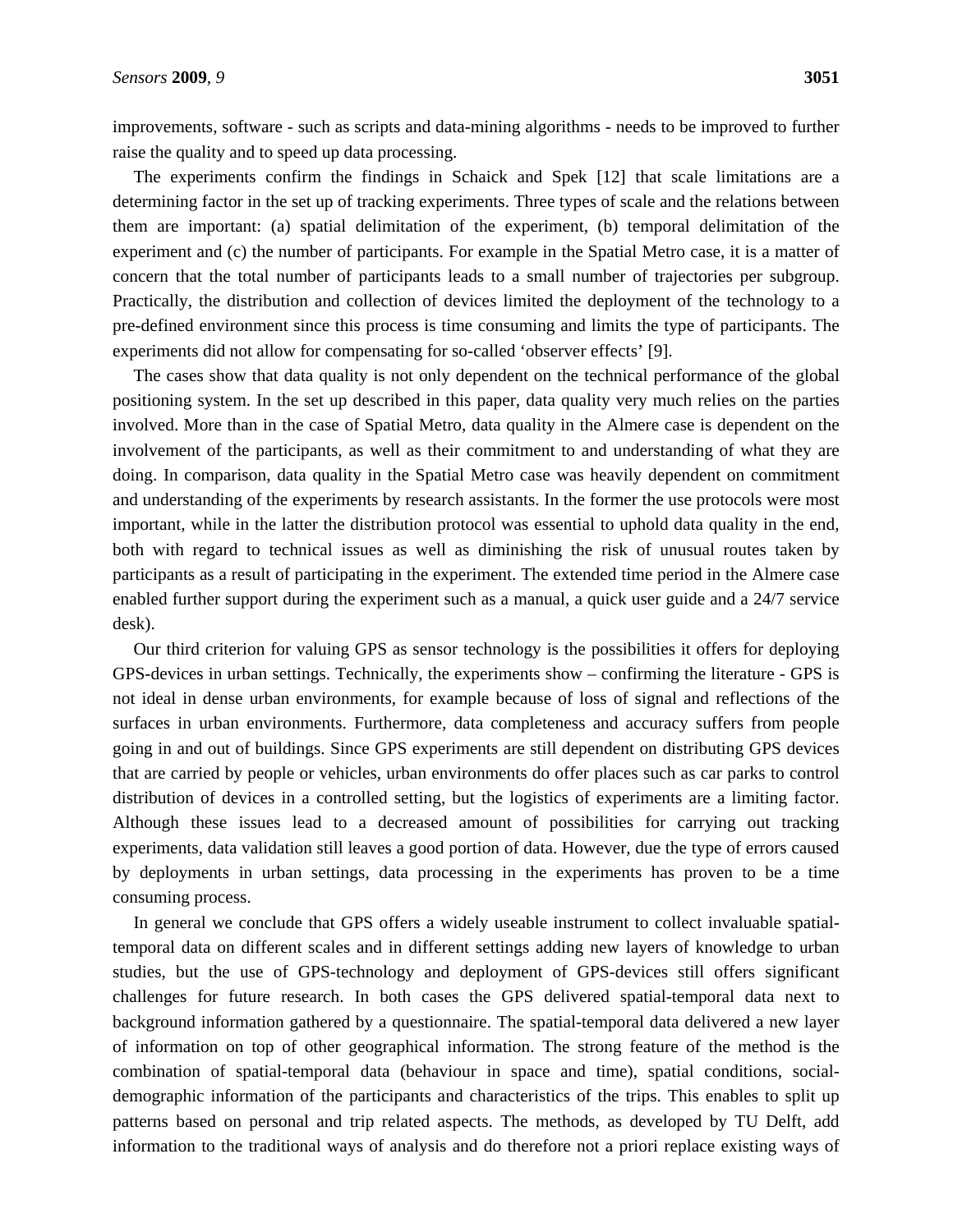collecting information, such as counting and observing. Still, the current experiments only show a small range of applications in comparison to what is possible, in particular to further study the qualities of public space in particular and of urban systems in general.

#### **5. Conclusions and Outlook**

To conclude this paper we would like to indicate a number of future developments in light of the experiments by TU Delft. We want to highlight the following developments: (1) the almost ubiquitous availability of geopositioning data in a nearby future, (2) the combination of positioning sensors with other types of sensors, (3) automation of data collection and processing, (4) the evaluative capacities of tracking technologies, and (5) the increased relevance of multiple, visual environments to communicate results from tracking studies.

Firstly, the above section showed that the scale of experiments is limited considerably because of logistical and data processing concerns when using the current generation of available GPS devices. If GPS would be available wider and people could just share their tracks, the only thing needed is a platform and a set of protocols to upload spatial-temporal data. This would enable open-source collection of spatial-temporal data and therefore feature GPS as a worldwide applicable sensor technique collecting spatial-temporal data, quantitative information and qualitative information.

Secondly, we foresee that combining GPS with other types of sensors, such as those measuring air quality, and sensory and emotional experiences of people would enable a next generation of tracking research to offer more directly applicable knowledge to the field of urban planning and design. This would require the development of new process architectures that combine several different data sets and the connection of data flows from stationary and mobile sensors.

Thirdly, automatic recognition of individual track aspects is necessary to enlarge the scale of tracking experiments. Important variables with regard to individual tracks for which automation of data processing might be valuable are: (a) destination (e.g. location, duration, activity), (b) route (e.g. track type (spatial pattern), direction), (c) exit and access and direction with regard to a delimited research locale. With regard to the automatic recognition of collective, aggregate variables would be relevant: (a) flows of masses of people and (b) emerging shared destinations (e.g. 'hot spots', activity, duration).

Fourth, experts in tracking research and urban planners interested in these instruments foresee that GPS tracking can be used as a tool for evaluating the effects of interventions, i.e. the transformation of urban areas, or for continuous monitoring instrument of urban areas [12]. However, since on the one hand this requires a longer term commitment to a tracking study from involved parties this, and on the other hand tracking technologies are relatively new, this type of study has not been set up yet.

Lastly, in addition to the need for increasingly sophisticated data handling on the quantitative side of GPS-data analysis, visualisation remains in our view at the heart of the strength and relevance of using tracking technologies in urban studies. With this outlook, we see tracking studies evolving from the experimental stage to a full blown research instruments in a wide range of knowledge domains.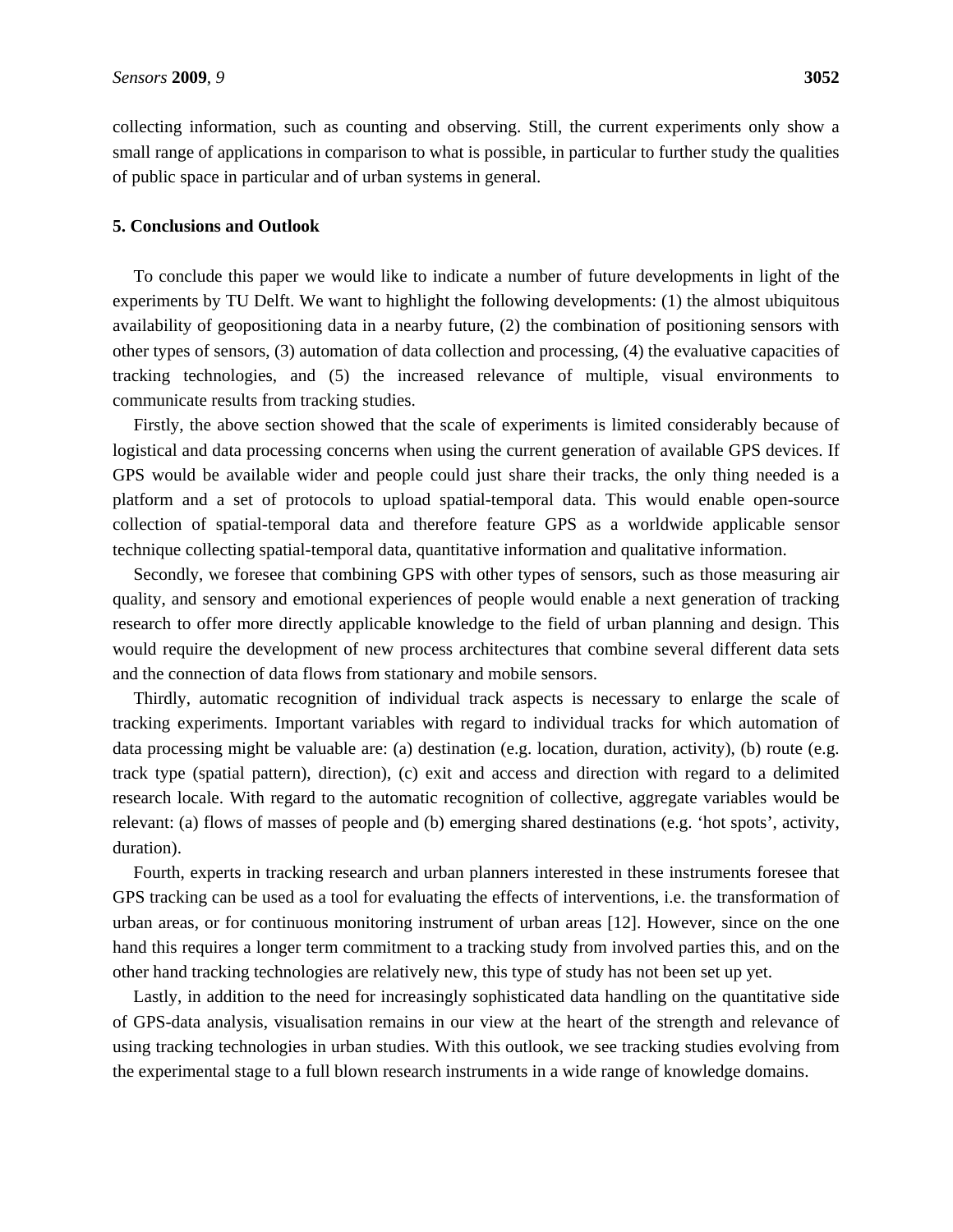#### **Acknowledgements**

Spatial Metro was co-funded by the European Union Interreg IIIb initiative. Special thanks goes to the Cities of Norwich, Rouen, and Koblenz for cooperating and making the research possible. The research team consisted of Stefan van der Spek, Frank van der Hoeven, Conrad Kickert, Robbert Jan van der Meer, Koen de Boo, Remco de Haan, Frank den Hartog and Glenn Kustermans

The GPS research in Almere was co-funded by the International New Town Institute (INTI) and the City of Almere. The research team consisted of Peter de Bois and Remco de Haan, with advice from Stefan van der Spek and Jeroen van Schaick.

The research work by Jeroen van Schaick on the application of knowledge on activity patterns of people in urbanism is funded by the Delft Centre for Sustainable Urban Areas.

#### **References and Notes**

- 1. Shoval, N. Tracking technologies and urban analysis. *Cities* **2008**, *25*, 21-28.
- 2. Raper, J.; Gartner, G.; Karimi, H.; Rizos, C. A critical evaluation of location based services and their potential. *J. Locat. Base. Serv.* **2007**, *1*, 5-45.
- 3. Kleijer, F.; Odijk, D.; Verbree., E. Prediction of GNSS Availability and Accuracy in Urban Environments – Case Study Schiphol Airport. In *Location Based Services and TeleCartography II - From Sensor Fusion to Context Models*, Lecture Notes in Geoinformation and Cartography, Gartner, G.; Rehrl, K., Eds; Springer: Berlin, Heidelberg, Germany, 2009, pp. 387-406.
- 4. Michahelles F.; Schiele B. Sensing Opportunities for Physical Interaction. *Workshop on Physical Interaction (PI03) at Mobile HCI*, Udine, Italy, 2003.
- 5. Shoval, N. Sensing Human Society. *Environ. Plan. B-Plan. Design* **2007**, *34*, 191-195.
- 6. Shoval, N.; Isaacson, M. The application of tracking technologies to the study of pedestrian spatial behaviour. *Prof. Geogr*. **2006**, *58*, 172-183.
- 7. Ratti, C.; Pulselli, R.M.; Williams, S.; Frenchman, D. Mobile Landscapes: using location data from cell phones for urban analysis. *Environ. Plan. B-Plan. Design* **2006**, *33*, 727-748.
- 8. Ahas, R.; Aasa, A.; Mark, U.; Pae, K.; Kull, T. Seasonal tourism spaces in Estonia: case study with mobile positioning data. *Tourism Manage.* **2007**, *28*, 898-910.
- 9. Millonig, A.; Gartner, G. Shadowing Tracking Interviewing: How to Explore Human Spatio-Temporal Behaviour Patterns. In *Technical Report 48: Workshop on Behaviour Monitoring and Interpretation*, Gottfried, B., Aghajan, H., Eds.; Kaiserslautern, 2008, pp. 1-15.
- 10. Fu, Q.; Retscher, G. Using RFID and INS for Indoor Positioning. In *Location Based Services and TeleCartography II - From Sensor Fusion to Context Models*, Lecture Notes in Geoinformation and Cartography, Gartner, G.; Rehrl, K., Eds; Springer: Berlin, Heidelberg, Germany, 2009, pp 421-438.
- 11. Wayn, C.J.; Li, B.; Dempster, A.G.; Rizos, C. GPS/WiFi Real-Time Positioning Device: An Initial Outcome. In *Location Based Services and TeleCartography II - From Sensor Fusion to Context Models*, Lecture Notes in Geoinformation and Cartography, Gartner, G.; Rehrl, K., Eds; Springer: Berlin, Heidelberg, Germany, 2009, pp 439-456.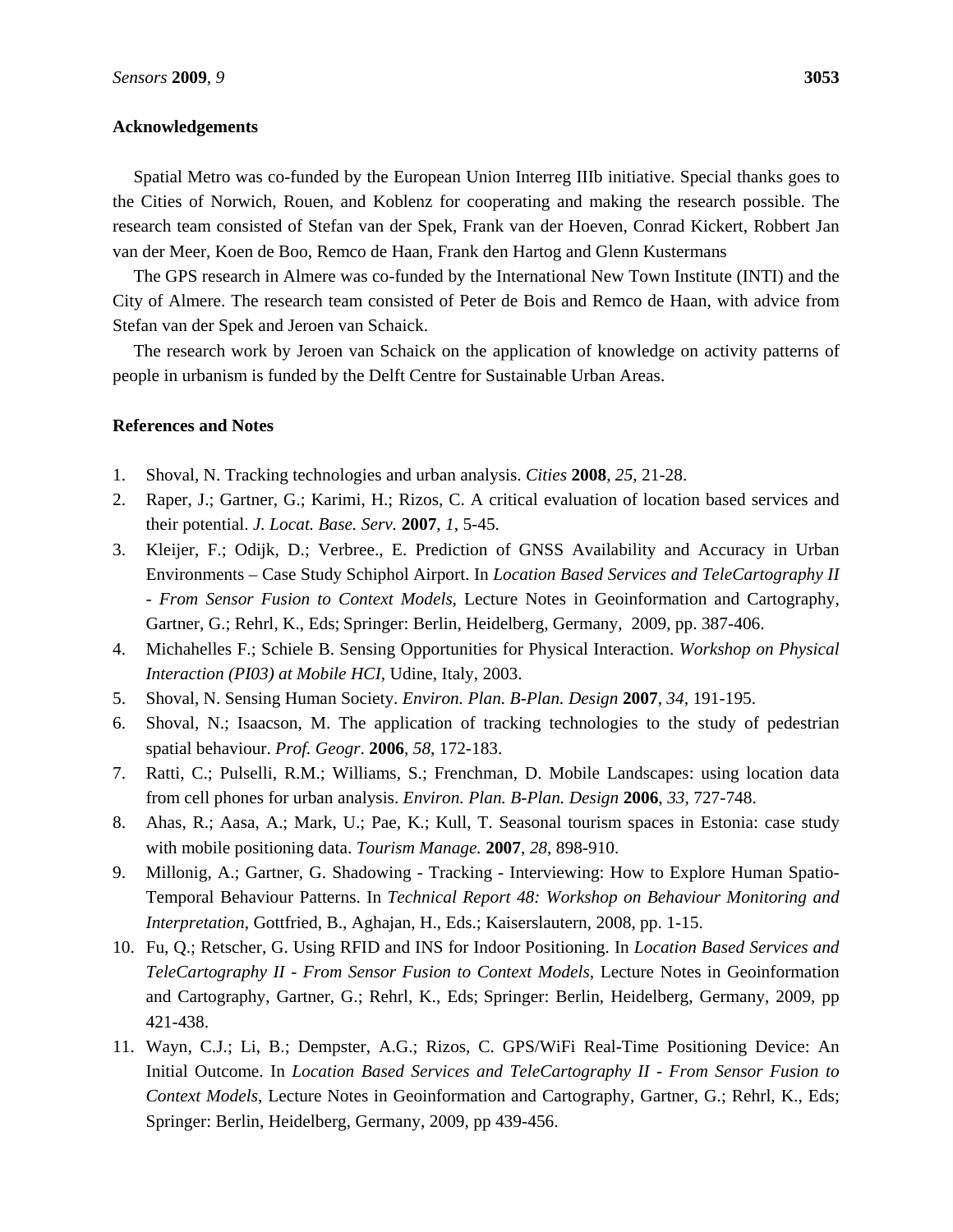- 12. Schaick, J. Van; Spek, S.C. van der. Application of Tracking Technologies in Spatial Planning Processes: An Exploration of Possibilities. In *Conference Proceedings 12th International Conference on Urban Planning, Regional Development and Information Society*, Schrenk M., Popovich, V.V.; Benedikt, J., Eds, CORP:Vienna, Austria, May 20-24, 2007. pp. 89-100.
- 13. Janelle, D.G.; Gillespie, A. Space-time constructs for linking information and communication technologies with issues in sustainable transportation. *Transp. Rev.* **2004**, *24*, 665-677.
- 14. Hagerstrand, T. What about people in regional science? *Pap. Reg. Sci. Asso.* **1970**, *24*, 7-21.
- 15. Goulias, K.; Janelle, D. *Report on The FHWA Peer Exchange and CSISS Specialist Meeting: GPS Tracking and Time Geography*. FHWA/CSISS: 10-11 October 2005 The Upham Hotel –– Santa Barbara, CA, USA, 2006.
- 16. Bohte, W.; Maat, K.; Quak, W. A Method for Deriving Trip Destinations and Modes for GPSbased Travel Surveys. In *Urbanism on Track*; Schaick, J. van, Spek, S.C. van der, Eds.; IOS Press: Amsterdam, The Netherlands, 2008; pp. 129-145.
- 17. Janssens, D.; Hannes, E.; Wets, G. Tracking Down the Effects of Travel Demand Policies. In *Urbanism on Track*; Schaick, J. van, Spek, S.C. van der, Eds.; IOS Press: Amsterdam, The Netherlands, 2008, pp. 147-159.
- 18. Dykes J.A.; Mountain, D.A. Seeking Structure in Records of Spatio-Temporal Behaviour: Visualization Issues, Efforts and Applications. *Comput. Stat.Data Anal.* **2003**, *43*, 581-603.
- 19. Andrienko, G.; Andrienko, N.; Kopanakis, I.; Ligtenberg, A.; Wrobel, S. Visual Analytics Methods for Movement Data. In *Mobility, Data Mining and Privacy: Geographic Knowledge Discovery*; Giannoni, F., Pedreski, D., Eds.; Springer-Verlag: New York, NY, USA, 2008; pp. 375-408.
- 20. Hill. M. Stalking the Urban Pedestrian: A Comparison of Questionnaire and Tracking Methodologies for Behavioral Mapping in Large-Scale Environments. *Environ. Behav.* **1984**,*16*, 539-550.
- 21. Phillips, M.L.; Hall, T.A.; Esmen, N.A.; Lynch, R.; Johnson, D.L. Use of global positioning system technology to track subject's location during environmental exposure sampling. *J. Expos. Anal. Environ. Epidem.* **2001**, *11*, 207-215.
- 22. Elgethun, K.; Fenske, R.A.; Yost, M.G.; Palcisko, G.J. Time-location analysis for exposure assessment studies of children using a novel global positioning system instrument. *Environ. Health Perspect.* **2003**, *111*, 115-122.
- 23. Le Faucheur, A.; Abraham, P.; Jaquinandi, V.; Bouyé, P.; Saumet, J-L.; Noury-Desvaux, B. Measurement of Walking Distance and Speed in Patients With Peripheral Arterial Disease. *Circulation* **2008**, *19*, 897-904.
- 24. Shoval, N.; Auslander, G.K.; Freytag, T.; Landau, R.; Oswald, F.; Seidl, U.; Wahl, H.-W.; Werner, S.; Heinik, J. The use of advanced tracking technologies for the analysis of mobility in Alzheimer's disease and related cognitive diseases. *BMC Geriatrics* **2008**, *8*, 7.
- 25. Terrier, P.; Schutz, Y. How useful is a satellite positioning system (GPS) to track gait parameters? A review. *J. Neuro Engin. Rehabil*. **2005**, *2*, 28.
- 26. Ahas, R.; Ular, M. Location services new challenges for planning and public administration? *Futures* **2005**, *37*, 547-561.